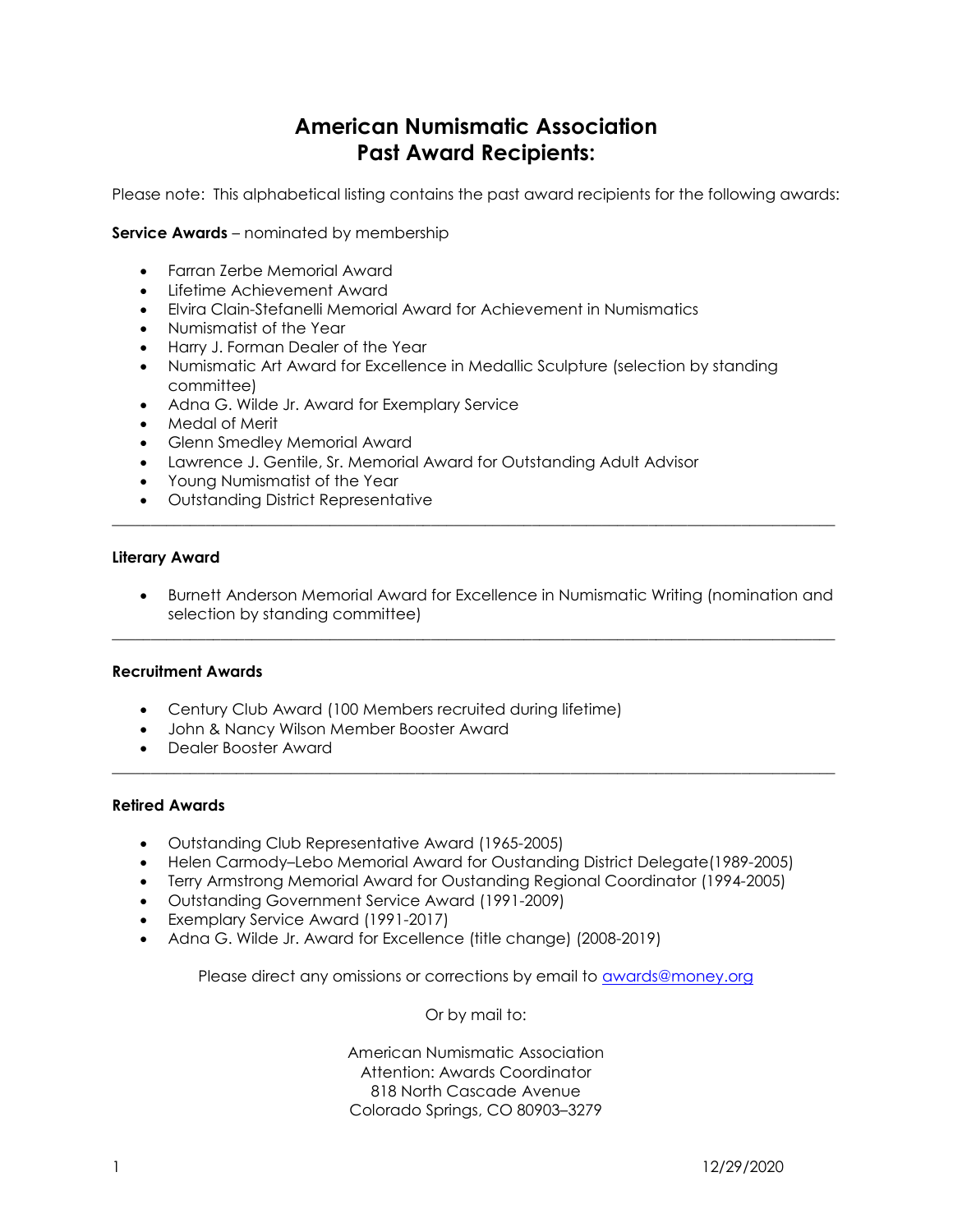| <b>Acker, Maribeth</b>    | 2004 - Century Club Recipient                                                                                                                                                                                                  |
|---------------------------|--------------------------------------------------------------------------------------------------------------------------------------------------------------------------------------------------------------------------------|
| Adams, Eva                | 1984 – Medal of Merit                                                                                                                                                                                                          |
| <b>Adkins, Gary</b>       | 2010 - Harry J. Forman Dealer of the Year<br>2018 - Century Club Award<br>2019 - Glenn Smedley Memorial Award                                                                                                                  |
| <b>Akers, David</b>       | 2011 - Lifetime Achievement Award                                                                                                                                                                                              |
| Alexander, David T.       | 1999 – Glenn Smedley Memorial Award<br>2000 - Medal of Merit<br>2010 - Burnett Anderson Memorial Award<br>2013 - Numismatist of the Year                                                                                       |
| <b>Allen, Harold Don</b>  | 1970 - Outstanding Club Representative Award                                                                                                                                                                                   |
| Alones, Vincent W.        | 1995 – Medal of Merit                                                                                                                                                                                                          |
| <b>Amos Press</b>         | 1992 – Glenn Smedley Memorial Award                                                                                                                                                                                            |
| Anderson, Burnett         | 1996 – Outstanding Government Service Award<br>1999 - Burnett Anderson Memorial Award (posthumously)                                                                                                                           |
| Anderson, Harold A.       | 1991 – Medal of Merit<br>2001 - Glenn Smedley Memorial Award                                                                                                                                                                   |
| Anderson, P.K.            | 1958 - Medal of Merit                                                                                                                                                                                                          |
| <b>Annunzio, Frank</b>    | 1985 – Medal of Merit                                                                                                                                                                                                          |
| Auletta, Andrew C.        | 2006 - Century Club Award                                                                                                                                                                                                      |
| Armstrong, Ruth           | 1994 – Medal of Merit                                                                                                                                                                                                          |
| <b>Austrian Mint</b>      | 1991 - Glenn Smedley Memorial Award                                                                                                                                                                                            |
| <b>Baber, Albert L.</b>   | 1988 – Medal of Merit<br>1995 - Glenn Smedley Memorial Award<br>1997 – Century Club Recipient                                                                                                                                  |
| <b>Baber</b> , Dorothy C. | 1988 – Medal of Merit<br>1990 – Outstanding District Delegate Award<br>1995 – Farran Zerbe Memorial Award<br>1995 – Glenn Smedley Memorial Award<br>2003 - Century Club Award<br>2020 - Elvira Clain-Stefanelli Memorial Award |
| <b>Baber, Lawrence P.</b> | 2000 – Glenn Smedley Memorial Award<br>2018 - Medal of Merit                                                                                                                                                                   |
| <b>Baber Family</b>       | 2003 - Lifetime Achievement Award                                                                                                                                                                                              |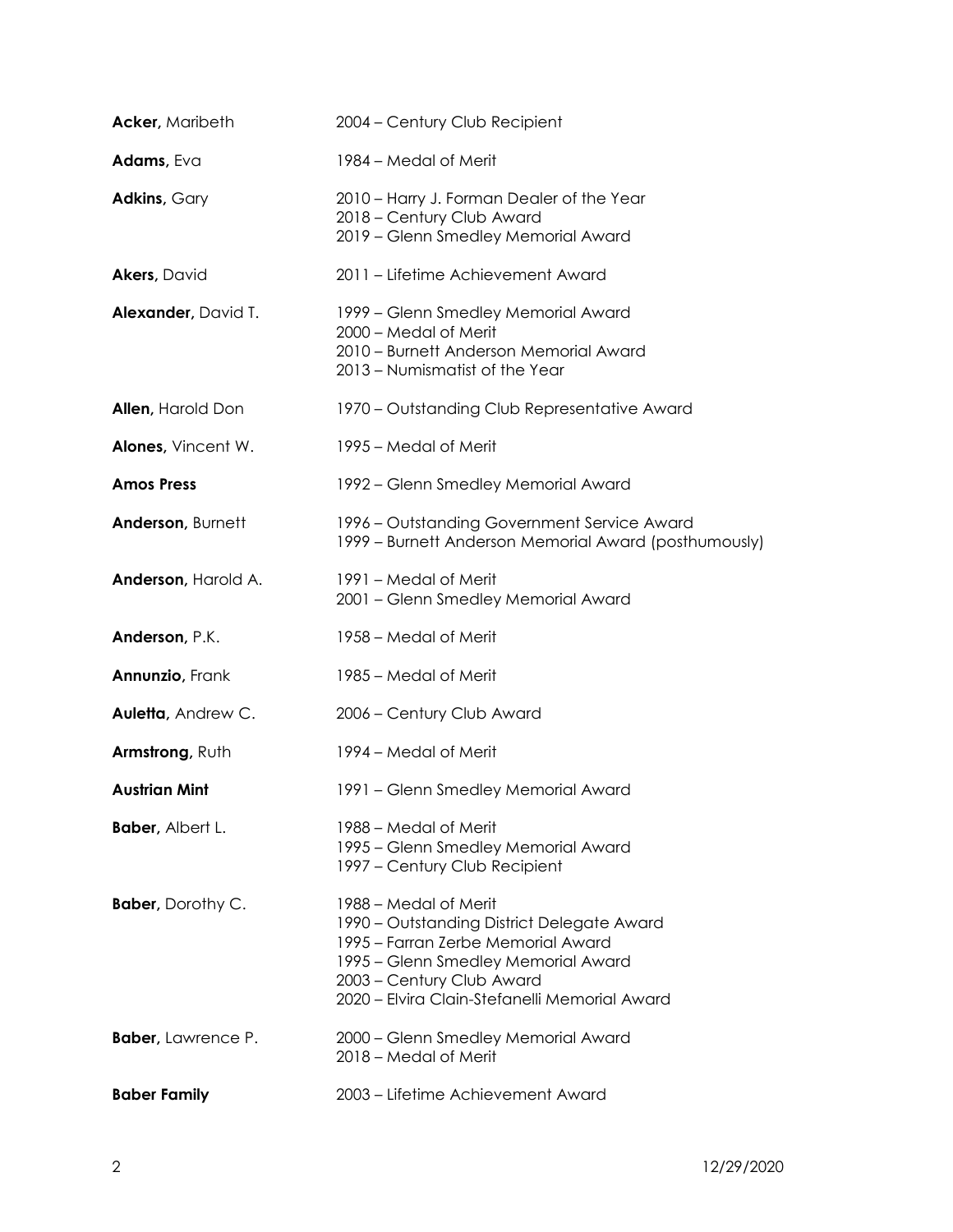| <b>Bailey, Donald E.</b>      | 2003 - Glenn Smedley Memorial Award<br>2005 - Medal of Merit                                     |
|-------------------------------|--------------------------------------------------------------------------------------------------|
| <b>Bailey, Lois R.</b>        | 2005 - Medal of Merit                                                                            |
| <b>Banks, Antoinette</b>      | 2005 - Outstanding Government Service Award                                                      |
| <b>Baker, Abigail</b>         | 1996 – Adult Advisor of the Year<br>1998 – Glenn Smedley Memorial Award                          |
| Barber, Eve                   | 2020 - Glenn Smedley Memorial Award                                                              |
| <b>Barman, Scott</b>          | 2019 - Glenn Smedley Memorial Award                                                              |
| Barna, Alex J.                | 2004 - Century Club Recipient                                                                    |
| <b>Barry</b> , James R.       | 2009 - Glenn Smedley Memorial Award                                                              |
| Bartee, Lyman C.              | 1994 – Medal of Merit                                                                            |
| <b>Bason, Autence A.</b>      | 1995 – Glenn Smedley Memorial Award                                                              |
| Bason, J.W.B.                 | 1995 – Glenn Smedley Memorial Award                                                              |
| <b>Bass, Harry</b>            | 1989 – Medal of Merit                                                                            |
| <b>Bass, Harry-Foundation</b> | 2013 - Exemplary Service Award                                                                   |
| <b>Bebee, Adeline</b>         | 1988 – Farran Zerbe Memorial Award<br>1992 – Lifetime Achievement Award                          |
| Bebee, Aubrey E.              | 1968 – Medal of Merit<br>1988 - Farran Zerbe Memorial Award<br>1992 – Lifetime Achievement Award |
| Bedoukian, Dr. Paul Z.        | 1993 – Glenn Smedley Memorial Award                                                              |
| Bellisario, Leroy J.          | 1980 - Century Club Recipient<br>1981 - Century Club Recipient                                   |
| <b>Belskie</b> , Abram        | 1974 – Numismatic Art Award                                                                      |
| <b>Belt, V. Leon</b>          | 1952 – Medal of Merit                                                                            |
| Benoit, Bruce                 | 2008 - Outstanding District Representative                                                       |
| Bergen, Herbert M.            | 1972 – Medal of Merit<br>1974 – Farran Zerbe Memorial Award                                      |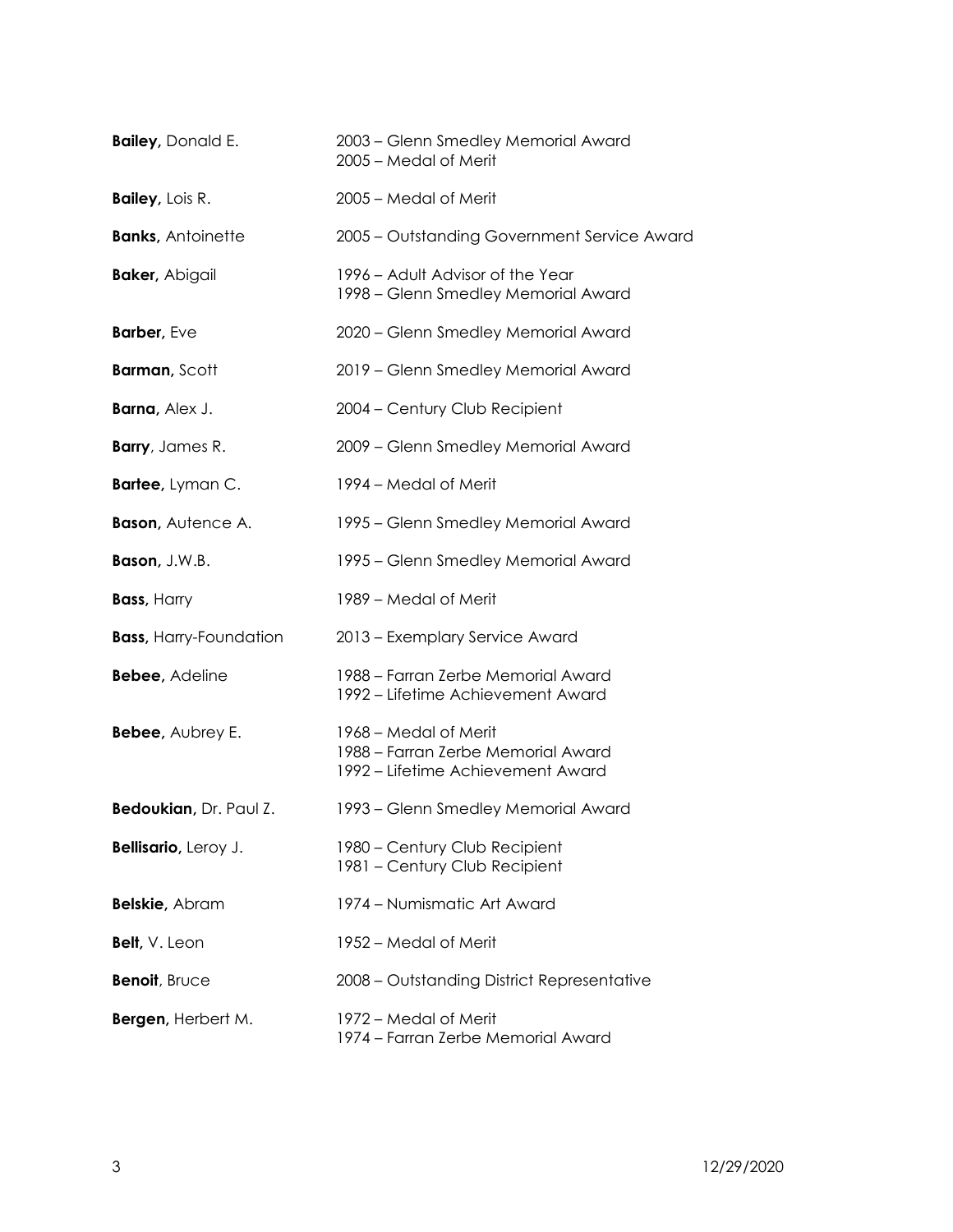| Berk, Harlan J.                  | 2006 – Glenn Smedley Memorial Award<br>2011 - Numismatist of the Year<br>2020 - Harry J. Forman Dealer of the Year                                                                                                                              |
|----------------------------------|-------------------------------------------------------------------------------------------------------------------------------------------------------------------------------------------------------------------------------------------------|
| <b>Best, Carrie</b>              | 2019 - Elvira Clain-Stefanelli Memorial Award                                                                                                                                                                                                   |
| <b>Black, Archie</b>             | 1991 - Outstanding District Delegate Award                                                                                                                                                                                                      |
| <b>Blake, George H.</b>          | 1950 – Medal of Merit                                                                                                                                                                                                                           |
| <b>Blanchard, Julian</b>         | 1966 – Medal of Merit                                                                                                                                                                                                                           |
| <b>Bobrofsky, Ann</b>            | 2017 - Glenn Smedley Memorial Award                                                                                                                                                                                                             |
| <b>Boling, Joseph E.</b>         | 1991 – Medal of Merit<br>2000 - Glenn Smedley Memorial Award<br>2005 - Farran Zerbe Memorial Award<br>2013 - Exemplary Service Award                                                                                                            |
| <b>Bonham, E. Richard</b>        | 2017 - Numismatic Art Award for Excellence                                                                                                                                                                                                      |
| <b>Bonser, Don</b>               | 2011 - Glenn Smedley Memorial Award<br>2016 - Medal of Merit                                                                                                                                                                                    |
| <b>Boosel, Harry X.</b>          | 1986 – Medal of Merit<br>1989 - Farran Zerbe Memorial Award                                                                                                                                                                                     |
| <b>Borack</b> , Paul             | 1990 - Outstanding Club Representative Award<br>1994 – Outstanding Club Representative Award                                                                                                                                                    |
| <b>Borckardt, Mark</b>           | 2020 - Numismatist of the Year                                                                                                                                                                                                                  |
| <b>Boston Numismatic Society</b> | 2002 - Exemplary Service Award                                                                                                                                                                                                                  |
| <b>Bourke, Virginia</b>          | 2012 - Glenn Smedley Memorial Award                                                                                                                                                                                                             |
| <b>Bourne, M. Remy</b>           | 2007 - Century Club Award<br>2007 - Glenn Smedley Memorial Award                                                                                                                                                                                |
| <b>Bowers, Q. David</b>          | 1980 - Century Club Recipient<br>1987 – Medal of Merit<br>1991 - Farran Zerbe Memorial Award<br>1995 - Numismatist of the Year<br>2000 – Burnett Anderson Memorial Award<br>2003 - Exemplary Service Award<br>2005 - Lifetime Achievement Award |
| Bowman, Fred C.                  | 1976 – Farran Zerbe Memorial Award                                                                                                                                                                                                              |
| <b>Bradfield</b> , Elston G.     | 1957 – Medal of Merit<br>1963 – Farran Zerbe Memorial Award                                                                                                                                                                                     |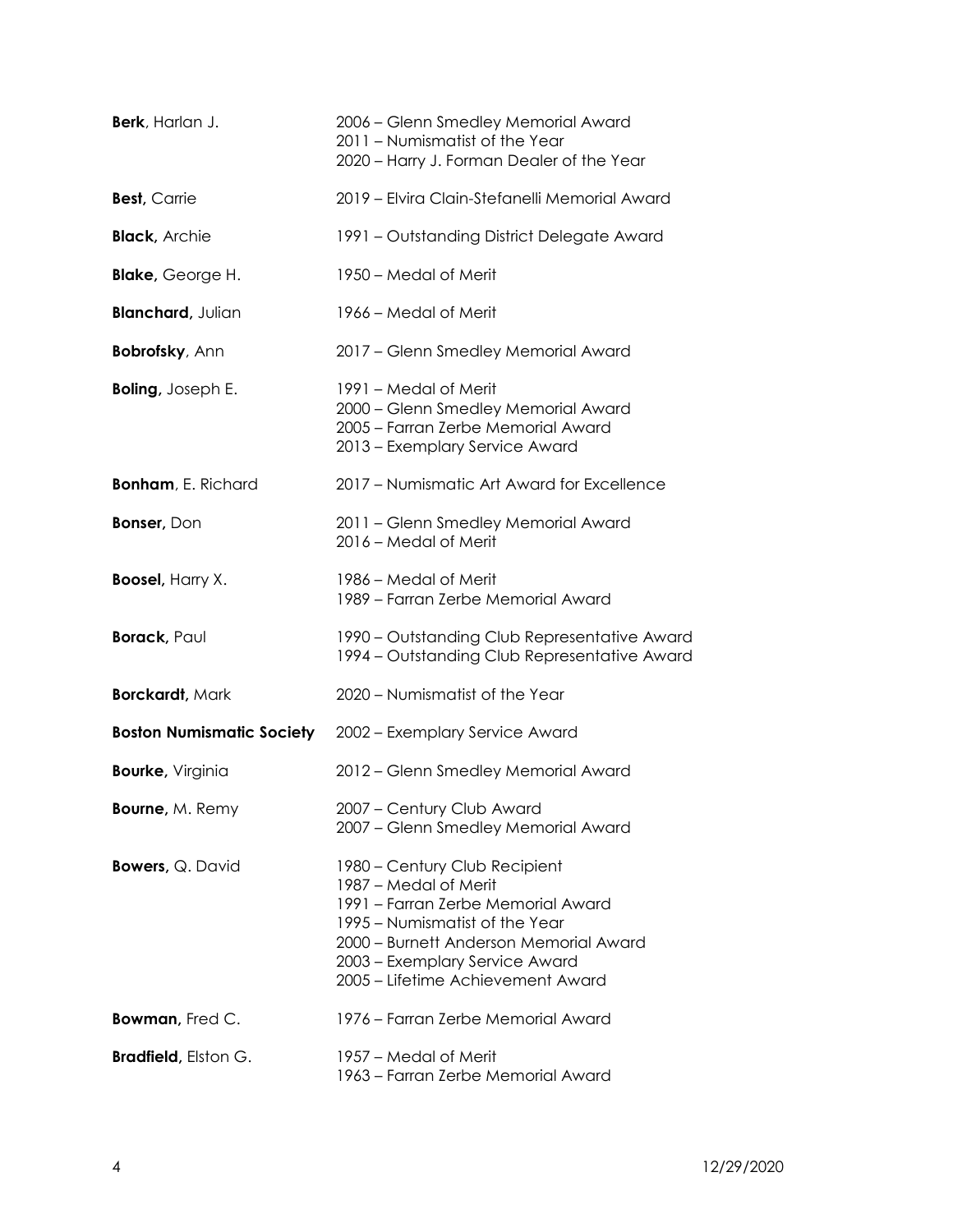| <b>Bram, Morris</b>          | 1988 – Medal of Merit                                                                                                                                                                                                                                                                                |
|------------------------------|------------------------------------------------------------------------------------------------------------------------------------------------------------------------------------------------------------------------------------------------------------------------------------------------------|
| <b>Brandimore, William</b>   | 2000 - Outstanding District Delegate Award                                                                                                                                                                                                                                                           |
| <b>Bressett, Bert</b>        | 1993 – Medal of Merit<br>1998 – Farran Zerbe Memorial Award                                                                                                                                                                                                                                          |
| <b>Bressett</b> , Kenneth E. | 1978 – Medal of Merit<br>1997 - Glenn Smedley Memorial Award<br>1998 - Farran Zerbe Memorial Award<br>2001 - Lifetime Achievement Award<br>2004 - Numismatist of the Year Award<br>2010 - Century Club Award<br>2017 - Adna G. Wilde, Award for Excellence<br>2018 - Burnett Anderson Memorial Award |
| Brettell, Ruthann            | 1978 – Medal of Merit<br>1996 - Exemplary Service Award<br>1997 - Farran Zerbe Memorial Award                                                                                                                                                                                                        |
| <b>British Royal Mint</b>    | 1992 – Glenn Smedley Memorial Award                                                                                                                                                                                                                                                                  |
| <b>Bronson</b> , Virginia L. | 1965 – Outstanding Club Representative Award                                                                                                                                                                                                                                                         |
| <b>Brooks, Mary</b>          | 1988 – Medal of Merit                                                                                                                                                                                                                                                                                |
| <b>Brower</b> , Kari         | 2017 - Glenn Smedley Memorial Award                                                                                                                                                                                                                                                                  |
| <b>Brown</b> , Dan           | 1965 – Medal of Merit                                                                                                                                                                                                                                                                                |
| <b>Brown</b> , Earl C.       | 1956 – Medal of Merit                                                                                                                                                                                                                                                                                |
| <b>Brown</b> , Kevin         | 2008 - Outstanding Government Service Award                                                                                                                                                                                                                                                          |
| <b>Brown</b> , Vernon L.     | 1951 – Medal of Merit                                                                                                                                                                                                                                                                                |
| <b>Browne, Charlie</b>       | 2006 - Glenn Smedley Memorial Award                                                                                                                                                                                                                                                                  |
| <b>Brueggeman, Robert</b>    | 2004 - Exemplary Service Award                                                                                                                                                                                                                                                                       |
| <b>Brush</b> , Blenda        | 2011 - Glenn Smedley Memorial Award                                                                                                                                                                                                                                                                  |
| <b>Brush, Wendell</b>        | 2011 - Glenn Smedley Memorial Award                                                                                                                                                                                                                                                                  |
| <b>Bryan</b> , Roger P.      | 1992 - Glenn Smedley Memorial Award<br>1993 – Medal of Merit                                                                                                                                                                                                                                         |
| <b>Bryan</b> , Virginia      | 1992 – Glenn Smedley Memorial Award<br>1993 - Medal of Merit                                                                                                                                                                                                                                         |
| Burke Jr., Bryan O.          | 1977 – Outstanding Club Representative Award                                                                                                                                                                                                                                                         |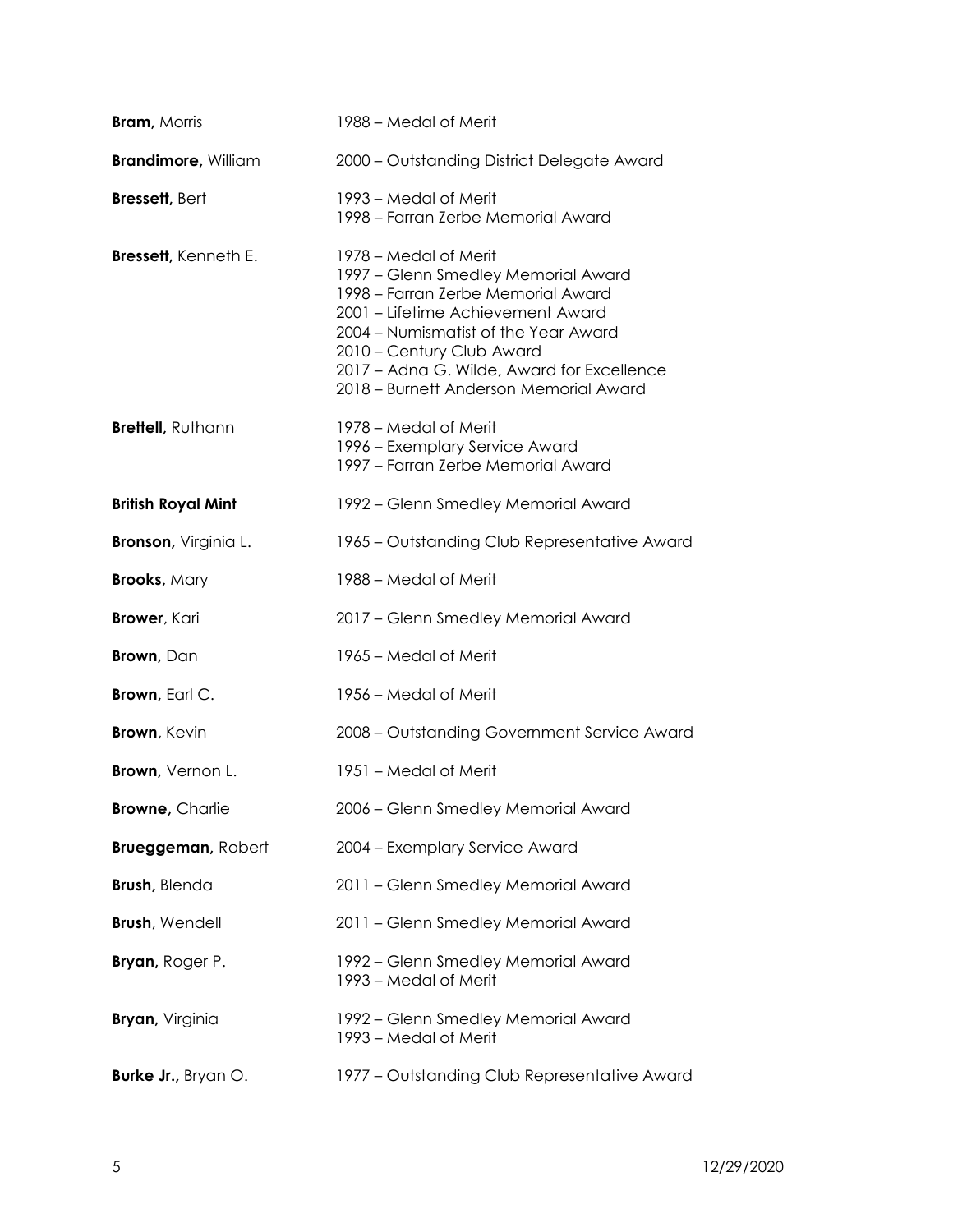| <b>Burke, Garrett</b>                             | 2005 - Numismatic Art Award                                                                                                                    |
|---------------------------------------------------|------------------------------------------------------------------------------------------------------------------------------------------------|
| <b>Burleson, Mary Counts</b>                      | 2016 - Elvira Clain-Stefanelli Memorial Award                                                                                                  |
| Burns, Ray                                        | 2019 - Glenn Smedley Memorial Award                                                                                                            |
| <b>Byrne, Ray</b>                                 | 1971 – Medal of Merit                                                                                                                          |
| Calhoun, Cindy                                    | 2020 - Glenn Smedley Memorial Award                                                                                                            |
| California State Numismatic<br><b>Association</b> | 1998 – Exemplary Service Award                                                                                                                 |
| Campbell, H. Robert                               | 2000 - Century Club Recipient<br>2001 - Glenn Smedley Memorial Award<br>2019 - Medal of Merit                                                  |
| Campbell, Randy                                   | 1994 – Glenn Smedley Memorial Award                                                                                                            |
| Carlucci, Donald D.                               | 2004 - Glenn Smedley Memorial Award<br>2004 - Outstanding Club Representative Award                                                            |
| Carmichael, Halbert                               | 2014 - Glenn Smedley Memorial Award                                                                                                            |
| Carmody, Donald L.                                | 1994 – Glenn Smedley Memorial Award                                                                                                            |
| Carmody-Lebo, Helen                               | 1990 – Glenn Smedley Memorial Award<br>1991 - Medal of Merit<br>1994 – Outstanding Regional Coordinator Award<br>1998 - Century Club Recipient |
| Carroll, Sheldon S.                               | 1971 – Medal of Merit                                                                                                                          |
| Case, Roger                                       | 1991 - Glenn Smedley Memorial Award                                                                                                            |
| Castle, Michael N.                                | 1997 - Outstanding Government Service Award                                                                                                    |
| Cazin, Lonnie T.                                  | 1995 – Medal of Merit                                                                                                                          |
| Cazin, Roger W.                                   | 1995 – Medal of Merit                                                                                                                          |
| Cervin, David R.                                  | 1977 - Adult Advisor of the Year<br>1984 – Medal of Merit                                                                                      |
| <b>Charters</b> , Donald W.                       | 1998 - Glenn Smedley Memorial Award<br>2000 - Medal of Merit<br>2005 - Century Club Award                                                      |
| Cheung, Eric Li                                   | 2001 - Young Numismatist of the Year                                                                                                           |
| <b>Chicago Coin Club</b>                          | 1999 - Exemplary Service Award                                                                                                                 |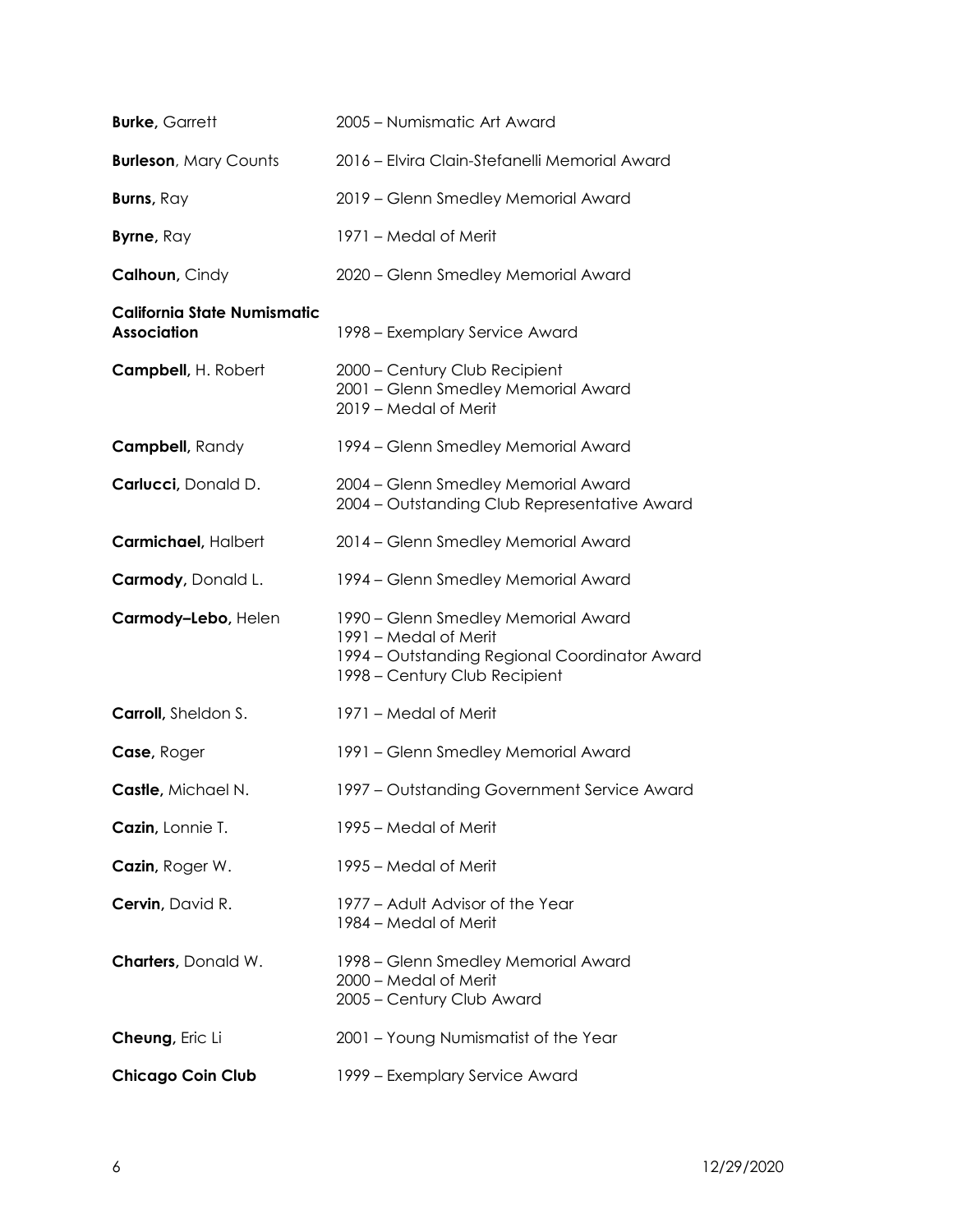| Clain-Stefanelli, Elvira        | 1992 – Medal of Merit<br>1996 - Farran Zerbe Memorial Award<br>2013 – Elvira Clain-Stefanelli Memorial Award (posthumously) |
|---------------------------------|-----------------------------------------------------------------------------------------------------------------------------|
| <b>Clarke, Joseph</b>           | 1985 – Outstanding Club Representative Award<br>1987 - Medal of Merit                                                       |
| Clarke, Mae                     | 1985 – Outstanding Club Representative Award<br>1987 – Medal of Merit                                                       |
| Cleaver, Ralph F.               | 1981 - Medal of Merit                                                                                                       |
| Cohen, James H.                 | 2001 - Glenn Smedley Memorial Award<br>2004 - Medal of Merit                                                                |
| Colver, Charles G.              | 1981 – Outstanding Club Representative Award<br>1994 – Medal of Merit                                                       |
| <b>Connell</b> , Christopher T. | 1995 – Glenn Smedley Memorial Award<br>2000 - Adult Advisor of the Year                                                     |
| Contursi, Steven                | 2007 - Century Club Award<br>2007 - Exemplary Service Award                                                                 |
| Cook, John                      | 1988 - Numismatic Art Award                                                                                                 |
| <b>Coole, Arthur B.</b>         | 1977 – Medal of Merit                                                                                                       |
| Coppersmith, Jeffrey            | 1973 - Young Numismatist of the Year                                                                                        |
| <b>Crenshaw, David</b>          | 2014 - Glenn Smedley Memorial Award                                                                                         |
| Criswell, Grover C.             | 1991 - Glenn Smedley Memorial Award<br>1993 - Glenn Smedley Memorial Award<br>1994 – Medal of Merit                         |
| <b>Cross</b> , Daniel           | 2006 - Adult Advisor of the Year<br>2017 – Glenn Smedley Memorial Award                                                     |
| Cuhaj, George                   | 2002 - Adult Advisor of the Year                                                                                            |
| Culver, Virginia                | 1981 – Medal of Merit<br>1987 – Farran Zerbe Memorial Award                                                                 |
| Curtis, James W.                | 1956 – Medal of Merit                                                                                                       |
| Curto, James J.                 | 1958 – Medal of Merit<br>1993 – Glenn Smedley Memorial Award                                                                |
| Cutcliff, Chip                  | 2004 - Outstanding District Delegate Award                                                                                  |
| Daniel, Howard A.               | 2008 - Glenn Smedley Memorial Award                                                                                         |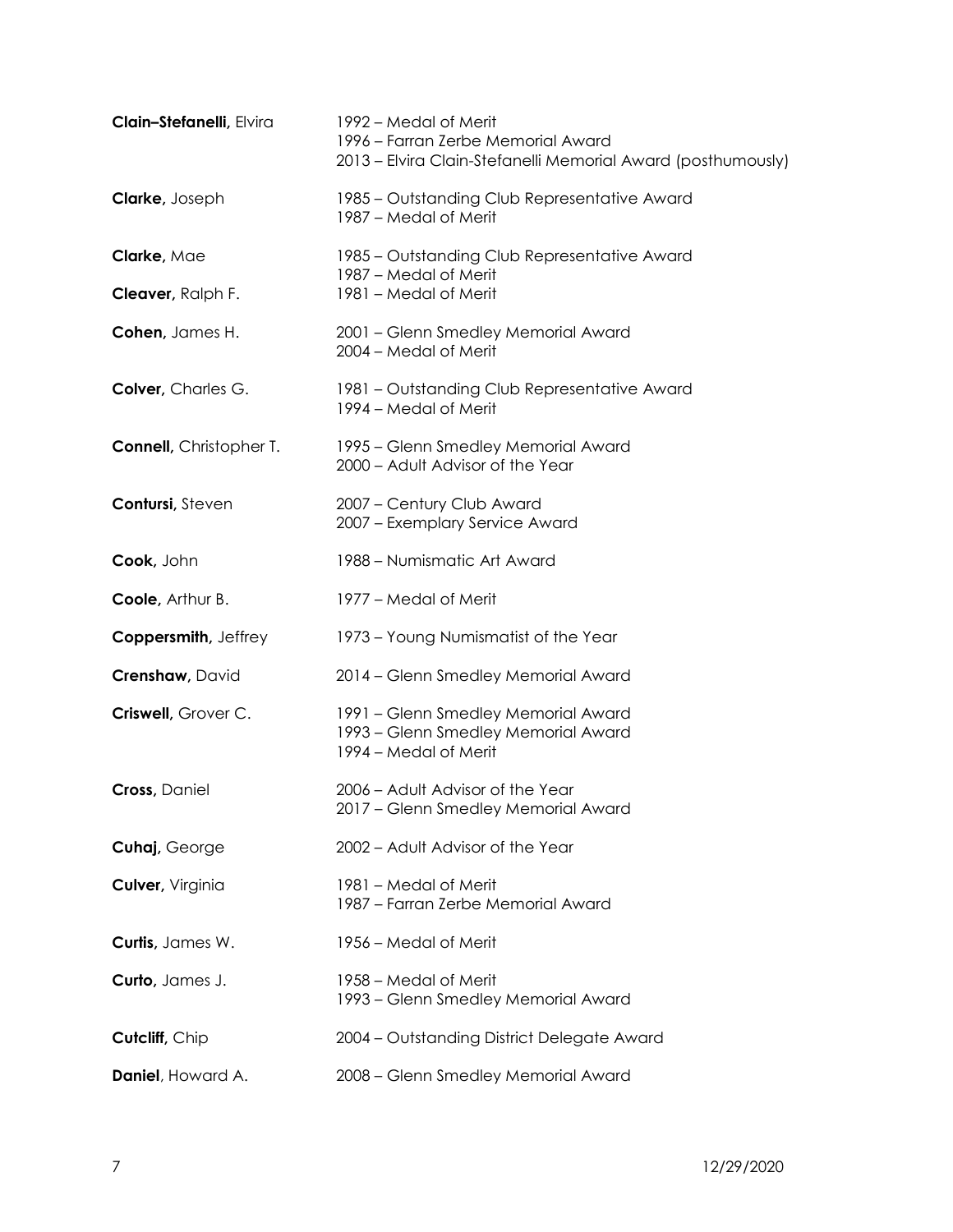| Dannreuther, John D.       | 2007 - Numismatist of the Year                                                                                                                       |
|----------------------------|------------------------------------------------------------------------------------------------------------------------------------------------------|
| Daub, Eugene               | 1991 – Numismatic Art Award                                                                                                                          |
| Davenport, Dr. John S.     | 1955 – Medal of Merit<br>1967 - Farran Zerbe Memorial Award                                                                                          |
| Davis, Darryl              | 2003 - Outstanding Government Service Award                                                                                                          |
| Davis, Doug                | 2020 - Adna G. Wilde Jr. Award for Exemplary Service                                                                                                 |
| Davis, Erin                | 2000 - Young Numismatist of the Year                                                                                                                 |
| Davis, Merril O.           | 1995 – Glenn Smedley Memorial Award                                                                                                                  |
| Davis, Patricia E.         | 2004 - Century Club Recipient                                                                                                                        |
| Dawson, Debbie             | 2006 - Outstanding Government Service Award                                                                                                          |
| deLeon Tallavas, Ricardo   | 2011 - Glenn Smedley Memorial Award<br>2019 - Outstanding District Representative                                                                    |
| De Lue, Donald             | 1979 – Numismatic Art Award                                                                                                                          |
| de Pedery-Hunt, Dora       | 1992 – Numismatic Art Award                                                                                                                          |
| Deep, Sam                  | 1998 – Glenn Smedley Memorial Award<br>2008 - Exemplary Service Award<br>2010 - Medal of Merit                                                       |
| Deisher, Beth E.           | 1995 – Glenn Smedley Memorial Award<br>2004 - Century Club Recipient<br>2006 - Burnett Anderson Memorial Award<br>2010 - Farran Zerbe Memorial Award |
| Deleu, Walt                | 1999 - Outstanding District Delegate Award                                                                                                           |
| <b>DeLorey</b> , Thomas K. | 2009 - Numismatist of the Year<br>2011 – Burnett Anderson Memorial Award<br>2020 - Lifetime Achievement Award                                        |
| DeNise, D. Dee             | 1957 – Medal of Merit                                                                                                                                |
| Detroit Coin Club,         | 1994 – Exemplary Service Award                                                                                                                       |
| <b>Dewey</b> , William S.  | 2006 - Lifetime Achievement Award                                                                                                                    |
| Dickson, Leonora           | 1968 – Young Numismatist of the Year                                                                                                                 |
| <b>Diehl</b> , Philip      | 1996 - Outstanding Government Service Award                                                                                                          |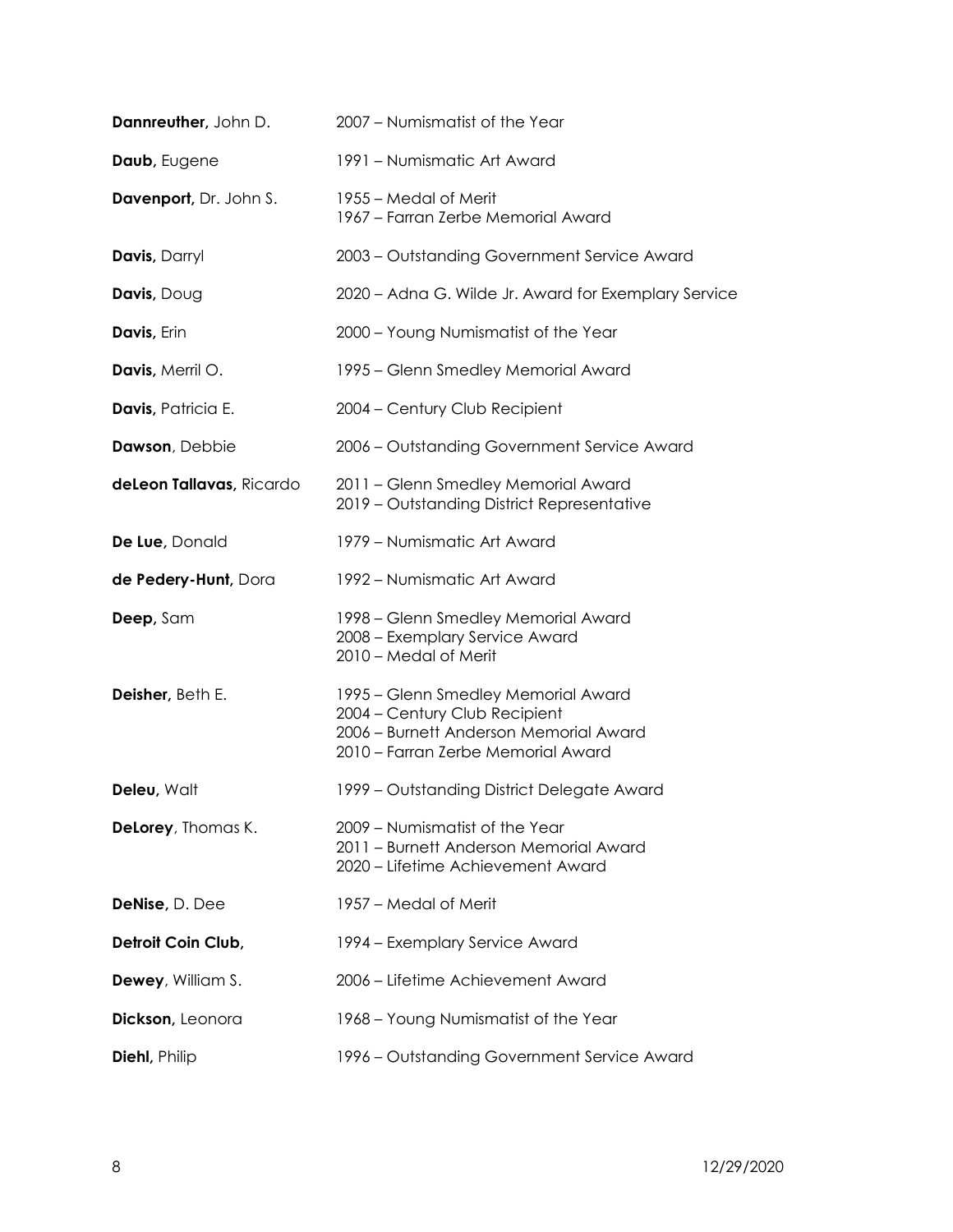| <b>Dillard</b> , Raymond W. | 2003 – Outstanding Club Representative Award<br>2005 - Glenn Smedley Memorial Award<br>2009 - Medal of Merit<br>2013 - Adna G. Wilde Jr. Award for Excellence |
|-----------------------------|---------------------------------------------------------------------------------------------------------------------------------------------------------------|
| D'Ippolito, Steven J.       | 2018 - Glenn Smedley Memorial Award                                                                                                                           |
| Dobrucka, Magdalena         | 2019 – Numismatic Art Award for Excellence in Medallic Sculpture                                                                                              |
| Dodson, Oscar H.            | 1950 – Medal of Merit<br>1968 - Farran Zerbe Memorial Award                                                                                                   |
| Dodson, Tom                 | 2012 - Adult Advisor of the Year                                                                                                                              |
| Dolnick, Michael M.         | 1966 – Medal of Merit                                                                                                                                         |
| <b>Donato</b> , Christopher | 2011 - Young Numismatist of the Year                                                                                                                          |
| Donnell, Gordon R.          | 1997 - Outstanding District Delegate Award<br>1998 – Outstanding Club Representative Award<br>2004 - Glenn Smedley Memorial Award<br>2008 - Medal of Merit    |
| Doxzon, Bryce F.            | 2016 - Glenn Smedley Memorial Award                                                                                                                           |
| Doty, Richard               | 2013 – Lifetime Achievement Award (posthumously)                                                                                                              |
| Douglas, Damon G.           | 1948 – Medal of Merit                                                                                                                                         |
| <b>Drake, Steven</b>        | 1989 - Outstanding District Delegate Award                                                                                                                    |
| Dunn, Hal                   | 2002 - Outstanding District Delegate Award                                                                                                                    |
| Dunn, John W.               | 1964 – Medal of Merit                                                                                                                                         |
| <b>Duthie, Shawn</b>        | 1982 - Young Numismatist of the Year                                                                                                                          |
| Dutton, Ron                 | 2014 – Numismatic Art Award for Excellence in Medallic Sculpture                                                                                              |
| Dyer O.B.E., Graham         | 2002 - Outstanding Government Service Award                                                                                                                   |
| <b>Edlow, Ellis</b>         | 1974 – Medal of Merit                                                                                                                                         |
| Ellis, Michael L.           | 1998 - Glenn Smedley Memorial Award                                                                                                                           |
| Ellsworth, Steven K.        | 2001 - Outstanding Regional Coordinator Award<br>2019 - Century Club Award                                                                                    |
| <b>Elms, William E.</b>     | 1973 – Outstanding Club Representative Award                                                                                                                  |
| Emme, Sandra                | 1985 - Adult Advisor of the Year                                                                                                                              |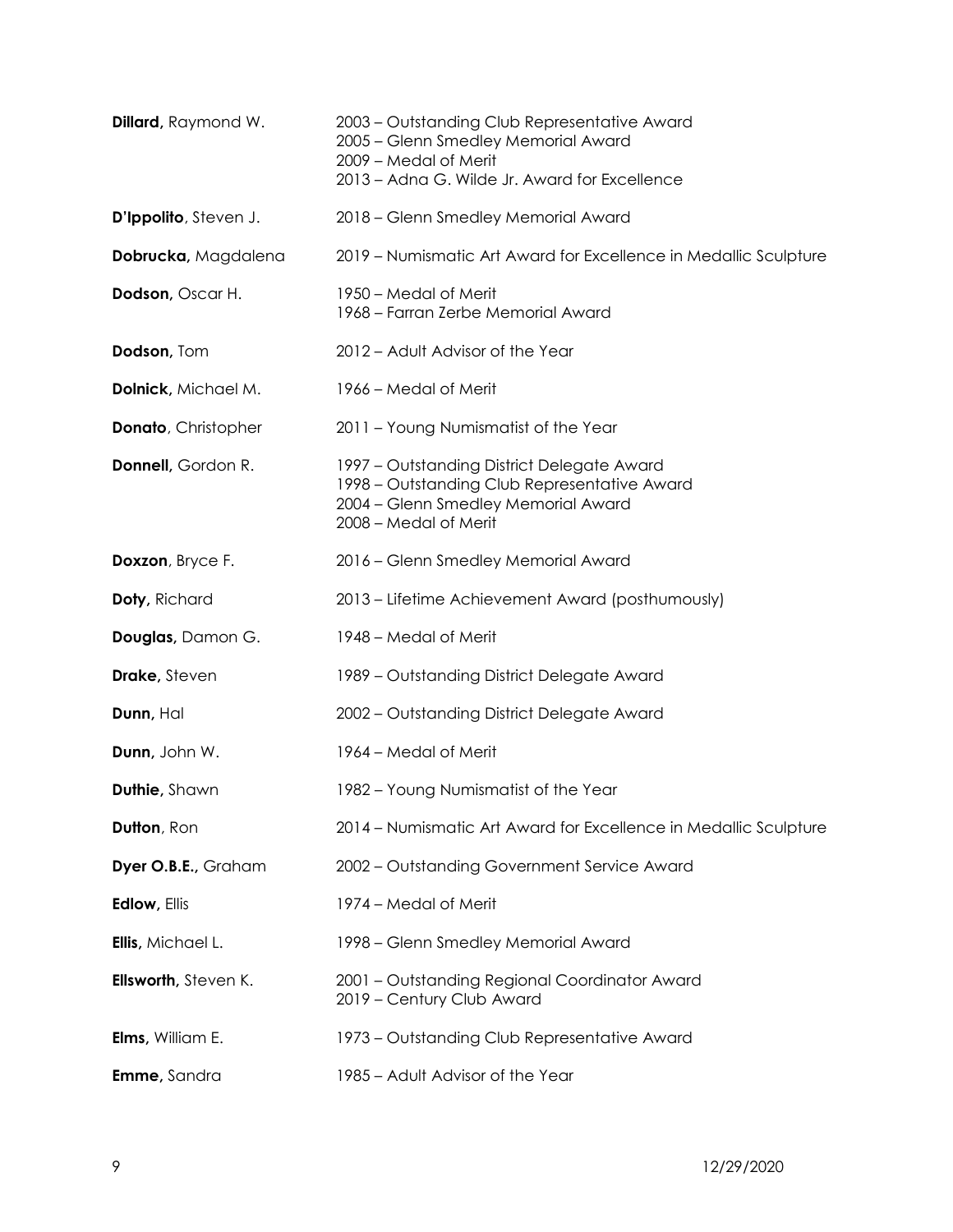| <b>England, Victor</b> | 2015 – Harry J. Forman Dealer of the Year                                                                                                                                                                                                                                                               |
|------------------------|---------------------------------------------------------------------------------------------------------------------------------------------------------------------------------------------------------------------------------------------------------------------------------------------------------|
| Ernst, Mitchell        | 2015 - Glenn Smedley Memorial Award<br>2016 - Medal of Merit                                                                                                                                                                                                                                            |
| Eshbach, John R.       | 1987 – Outstanding Club Representative Award<br>2000 - Glenn Smedley Memorial Award<br>2001 - Medal of Merit<br>2009 - Farran Zerbe Memorial Award                                                                                                                                                      |
| Everhart II, Don       | 1994 – Numismatic Art Award                                                                                                                                                                                                                                                                             |
| Fanton, Brian E.       | 1994 - Outstanding District Delegate Award<br>1998 – Adult Advisor of the Year<br>1998 - Outstanding District Delegate Award<br>2002 - Outstanding Club Representative Award<br>2012 - Adna G. Wilde Jr. Award for Excellence<br>2017 - Farran Zerbe Memorial Award<br>2020 - Outstanding Adult Advisor |
| <b>Federal Express</b> | 2005 - Exemplary Service Award                                                                                                                                                                                                                                                                          |
| Feltner, Steven T.     | 2004 - Young Numismatist of the Year                                                                                                                                                                                                                                                                    |
| Ferguson, J. Douglas   | 1947 – Medal of Merit<br>1966 - Farran Zerbe Memorial Award                                                                                                                                                                                                                                             |
| Ferrell, T. James      | 2002 - Numismatic Art Award                                                                                                                                                                                                                                                                             |
| Fey, Michael S.        | 2001 - Glenn Smedley Memorial Award<br>2020 - Medal of Merit                                                                                                                                                                                                                                            |
| Fick, Nathaniel        | 1994 – Young Numismatist of the Year                                                                                                                                                                                                                                                                    |
| Finke, Leonda          | 2006 - Numismatic Art Award                                                                                                                                                                                                                                                                             |
| Finner, Patricia A.    | 1998 - Glenn Smedley Memorial Award<br>2004 - Century Club Recipient<br>2004 - Medal of Merit                                                                                                                                                                                                           |
| Finner, Roland         | 2006 - Glenn Smedley Memorial Award                                                                                                                                                                                                                                                                     |
| Fitts, Prudence        | 2002 - Glenn Smedley Memorial Award<br>2012 – Farran Zerbe Memorial Award<br>2018 – Elvira Clain-Stefanelli Memorial Award                                                                                                                                                                              |
| Fitts III, Arthur M.   | 1998 – Medal of Merit<br>2000 - Glenn Smedley Memorial Award<br>2001 - Lifetime Achievement Award<br>2006 - Exemplary Service Award<br>2010 - Adna G. Wilde Jr. Award for Excellence<br>2012 - Farran Zerbe Memorial Award                                                                              |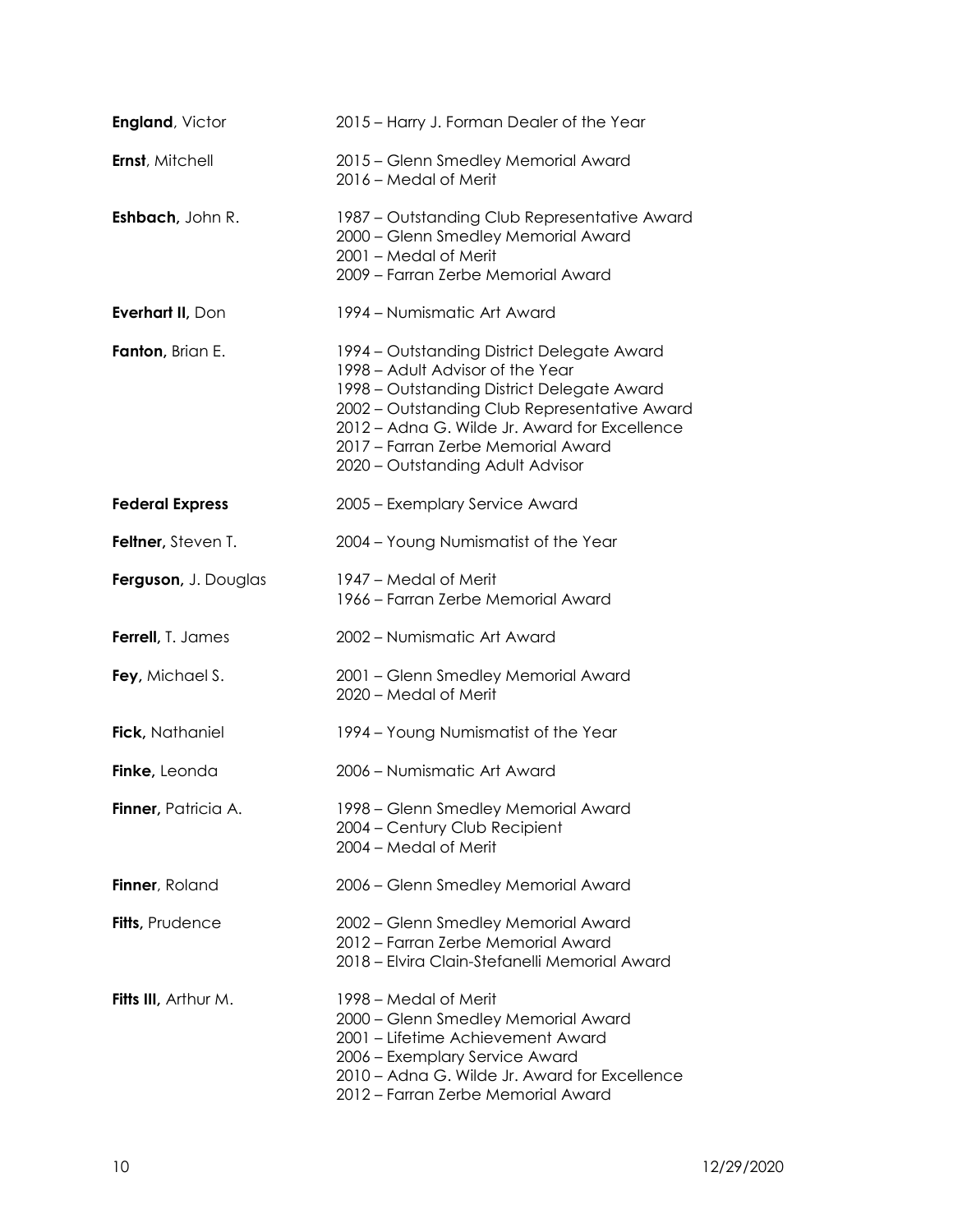| Fitzgerald, Thomas F.            | 1995 – Medal of Merit<br>1999 - Glenn Smedley Memorial Award                                                                                                                                      |
|----------------------------------|---------------------------------------------------------------------------------------------------------------------------------------------------------------------------------------------------|
| Fivaz, Bill                      | 1984 – Medal of Merit<br>1989 - Medal of Merit<br>1991 - Glenn Smedley Memorial Award<br>1991 - Adult Advisor of the Year<br>1995 - Farran Zerbe Memorial Award<br>2001 - Numismatist of the Year |
| Fogg, Clark W.                   | 2014 - Glenn Smedley Memorial Award                                                                                                                                                               |
| Fogler, Edward                   | 1955 – Medal of Merit                                                                                                                                                                             |
| Fore, Henrietta Holsman          | 2004 - Outstanding Government Service Award                                                                                                                                                       |
| Forman, Harry J.                 | 1998 – Glenn Smedley Memorial Award<br>2000 - Numismatist of the Year<br>2001 - Farran Zerbe Memorial Award                                                                                       |
| Frans, P.H.                      | 1966 – Outstanding Club Representative Award                                                                                                                                                      |
| Frantz, Joe                      | 1976 – Outstanding Club Representative Award                                                                                                                                                      |
| <b>Freeland</b> , Daniel & Kathy | 2013 - Glenn Smedley Memorial Award                                                                                                                                                               |
| Freeman, Harley L.               | 1968 – Medal of Merit                                                                                                                                                                             |
| Freeman, S.W.                    | 1963 – Medal of Merit                                                                                                                                                                             |
| <b>Friedberg Family</b>          | 1992 – Medal of Merit                                                                                                                                                                             |
| Fritsch, Robert W.               | 2005 - Glenn Smedley Memorial Award<br>2005 - Outstanding Regional Coordinator Award<br>2011 - Medal of Merit                                                                                     |
| Fuld, George J.                  | 1961 – Medal of Merit<br>2002 – Lifetime Achievement Award                                                                                                                                        |
| Fuld, Melvin                     | 1962 – Medal of Merit                                                                                                                                                                             |
| Fuljenz, Michael R.              | 2013 - Glenn Smedley Memorial Award<br>2014 – Medal of Merit                                                                                                                                      |
| Gabarron, Byrnadette             | 1969 – Medal of Merit                                                                                                                                                                             |
| Gabarron, John J.                | 1956 – Medal of Merit<br>1979 – Farran Zerbe Memorial Award<br>1992 – Glenn Smedley Memorial Award                                                                                                |
| Gallery Mint, The                | 2000 - Exemplary Service Award                                                                                                                                                                    |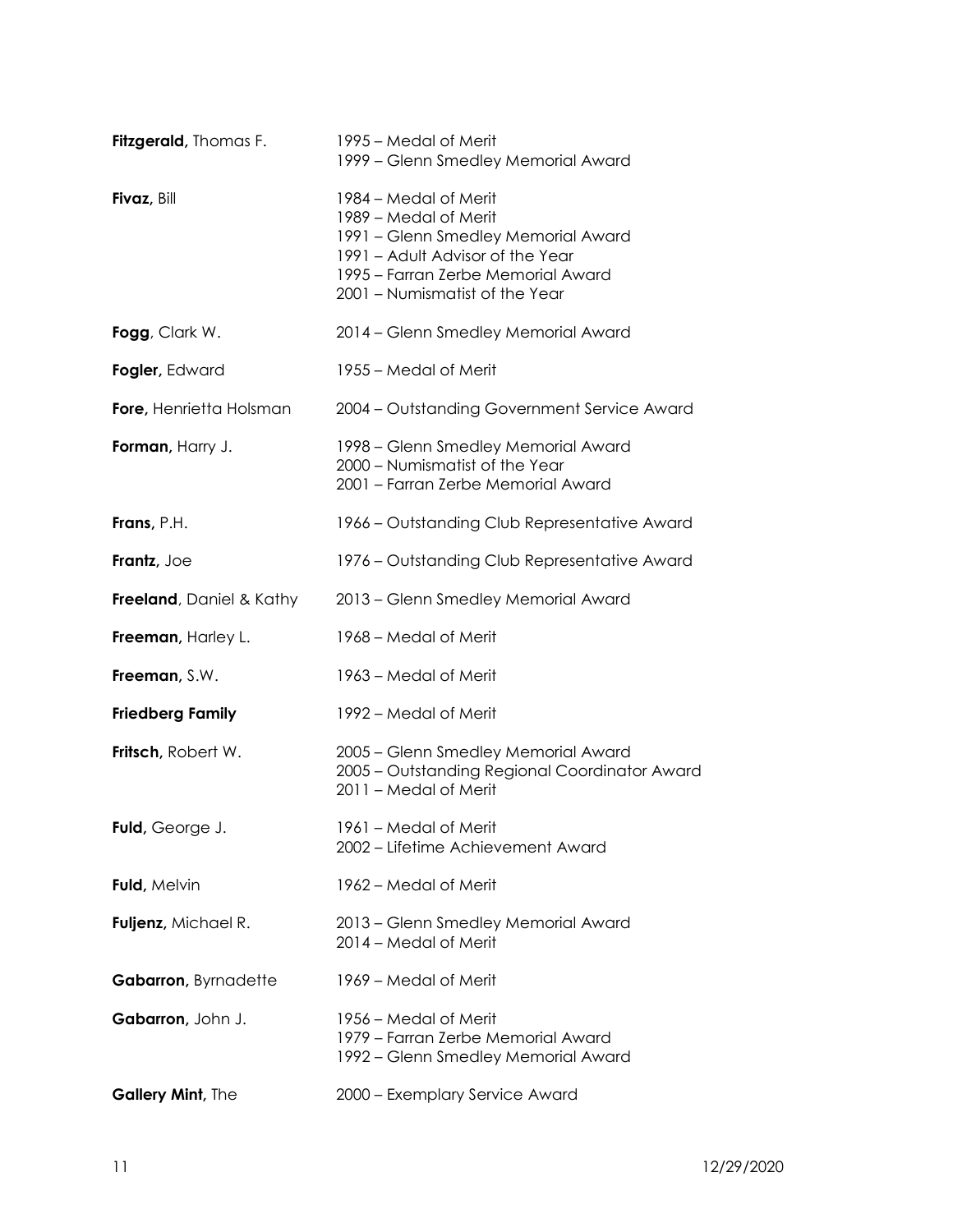| Galst, Jay M.            | 2015 - Glenn Smedley Memorial Award                                                                                                                                                                                                                                                                                                                                            |
|--------------------------|--------------------------------------------------------------------------------------------------------------------------------------------------------------------------------------------------------------------------------------------------------------------------------------------------------------------------------------------------------------------------------|
| Gamble, Wilfred A.       | 1999 - Outstanding Club Representative Award                                                                                                                                                                                                                                                                                                                                   |
| Ganz, David L.           | 1995 - Glenn Smedley Memorial Award                                                                                                                                                                                                                                                                                                                                            |
| Garland, Paul E.         | 1992 – Medal of Merit                                                                                                                                                                                                                                                                                                                                                          |
| Garrett, Anthony D.      | 1992 – Outstanding Government Service Award                                                                                                                                                                                                                                                                                                                                    |
| Garrett, Jeff C.         | 2005 - Glenn Smedley Memorial Award                                                                                                                                                                                                                                                                                                                                            |
| Gasparro, Frank          | 1968 – Numismatic Art Award<br>1992 – Medal of Merit                                                                                                                                                                                                                                                                                                                           |
| Gaye, Larry              | 2008 - Glenn Smedley Memorial Award<br>2013 - Medal of Merit                                                                                                                                                                                                                                                                                                                   |
| Gentile Jr., Larry       | 1981 - Young Numismatist of the Year                                                                                                                                                                                                                                                                                                                                           |
| Gentile Sr., Lawrence J. | 1980 - Adult Advisor of the Year<br>1983 – Outstanding Club Representative Award<br>1988 - Adult Advisor of the Year<br>1994 - Outstanding Club Representative Award<br>1997 - Century Club Recipient<br>1997 - Glenn Smedley Memorial Award<br>1998 – Medal of Merit<br>2001 - Century Club Award<br>2001 - Special Adult Advisor Award<br>2006 - Farran Zerbe Memorial Award |
| Gettys, Loyd B.          | 1951 - Medal of Merit                                                                                                                                                                                                                                                                                                                                                          |
| Gilkes, Paul A.          | 2013 - Burnett Anderson Award                                                                                                                                                                                                                                                                                                                                                  |
| Gong, Lee H.             | 1998 - Glenn Smedley Memorial Award<br>1999 - Adult Advisor of the Year<br>2003 – Medal of Merit                                                                                                                                                                                                                                                                               |
| Gonzalez, Henry B.       | 1993 – Outstanding Government Service Award                                                                                                                                                                                                                                                                                                                                    |
| Gould, Maurice M.        | 1970 – Medal of Merit<br>1976 – Farran Zerbe Memorial Award                                                                                                                                                                                                                                                                                                                    |
| Graham, Ian              | 2007 - Outstanding Government Service Award                                                                                                                                                                                                                                                                                                                                    |
| Grant, Freydis           | 1997 – Outstanding Club Representative Award                                                                                                                                                                                                                                                                                                                                   |
| Grant, William           | 1997 – Outstanding Club Representative Award                                                                                                                                                                                                                                                                                                                                   |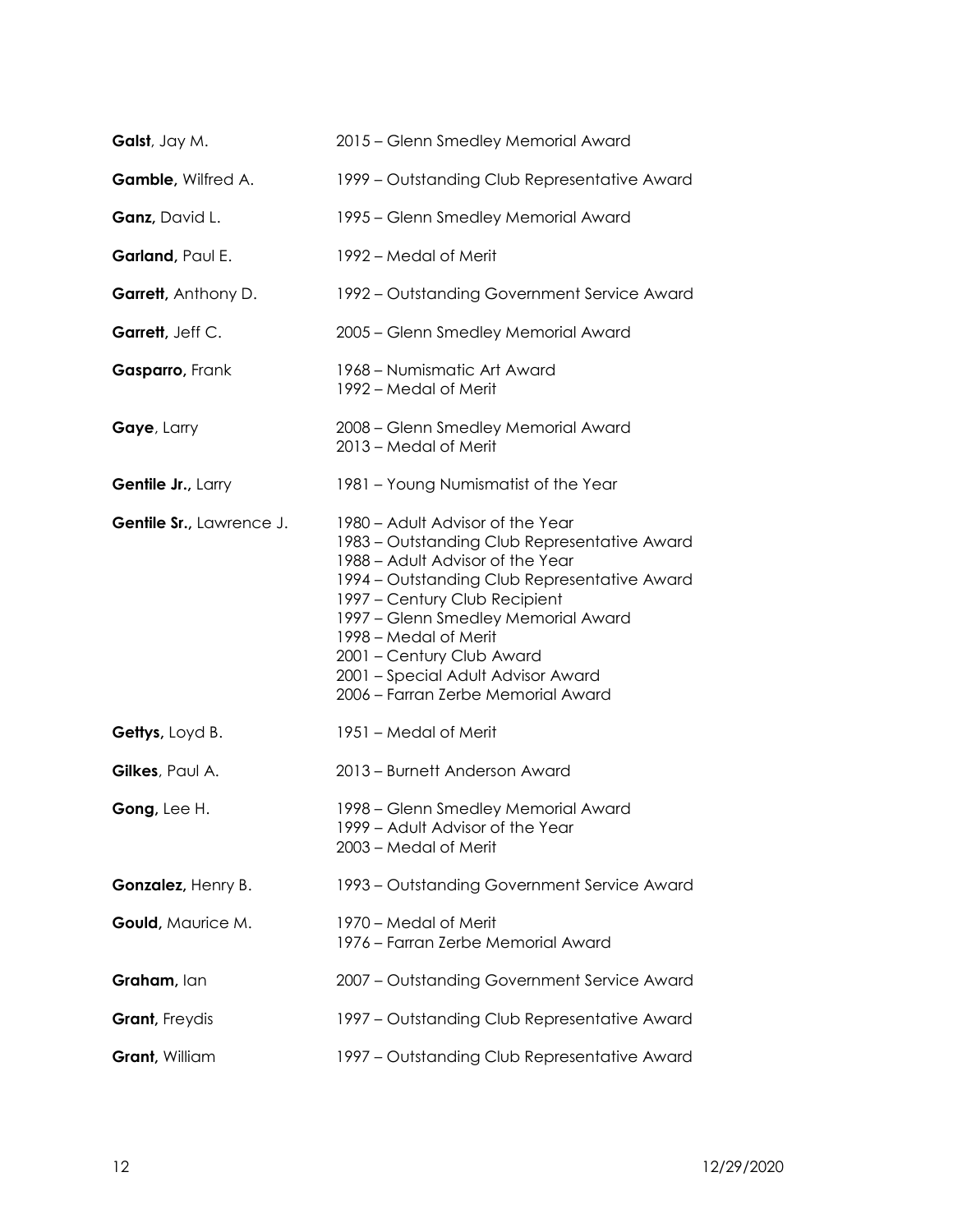| Green, Nancy           | 1991 – Medal of Merit<br>2009 - Outstanding Adult Advisor                                                                                                                                                  |
|------------------------|------------------------------------------------------------------------------------------------------------------------------------------------------------------------------------------------------------|
| Greenslet, John        | 1983 – Young Numismatist of the Year                                                                                                                                                                       |
| Greer, Mike            | 1996 - Young Numismatist of the Year                                                                                                                                                                       |
| Grilli, Angelo         | 2015 – Numismatic Art Award for Exvellence in Medalic Sculpture                                                                                                                                            |
| Grove, Edward R.       | 1969 - Numismatic Art Award                                                                                                                                                                                |
| Grove, Keith           | 2014 - Outstanding Adult Advisor                                                                                                                                                                           |
| Grunthal, Henry        | 1970 – Medal of Merit                                                                                                                                                                                      |
| Guth, Ron              | 2006 - Glenn Smedley Memorial Award<br>2014 - Numismatist of the Year                                                                                                                                      |
| Hardin, Adlai          | 1982 - Numismatic Art Award                                                                                                                                                                                |
| Hagerty, M.P.          | 2000 - Century Club Recipient                                                                                                                                                                              |
| Hall, Albert K.        | 1990 - Outstanding Club Representative Award<br>1998 - Glenn Smedley Memorial Award                                                                                                                        |
| Hallenbeck, Kenneth L. | 1991 - Glenn Smedley Memorial Award<br>1996 – Medal of Merit<br>1998 - Exemplary Service Award<br>1999 - Farran Zerbe Memorial Award<br>2004 - Century Club Recipient<br>2008 - Lifetime Achievement Award |
| Hallenbeck, Thomas G.  | 2001 - Glenn Smedley Memorial Award<br>2003 - Medal of Merit<br>2019 - Farran Zerbe Memorial Award                                                                                                         |
| Halperin, James L.     | 1980 - Century Club Recipient<br>1981 - Century Club Recipient<br>1991 - Glenn Smedley Memorial Award<br>2000 - Century Club Recipient<br>2007 - Medal of Merit                                            |
| Halsall, Mary          | 1994 – Outstanding Government Service Award<br>1999 - Glenn Smedley Memorial Award                                                                                                                         |
| Hammer, Ted R.         | 1950 – Medal of Merit                                                                                                                                                                                      |
| Hancock, Virgil        | 1981 - Farran Zerbe Memorial Award                                                                                                                                                                         |
| Hansell, Dean          | 1969 - Young Numismatist of the Year                                                                                                                                                                       |
| Harker, Charmy         | 2017 - Elvira Clain Stefanelli Memorial Award                                                                                                                                                              |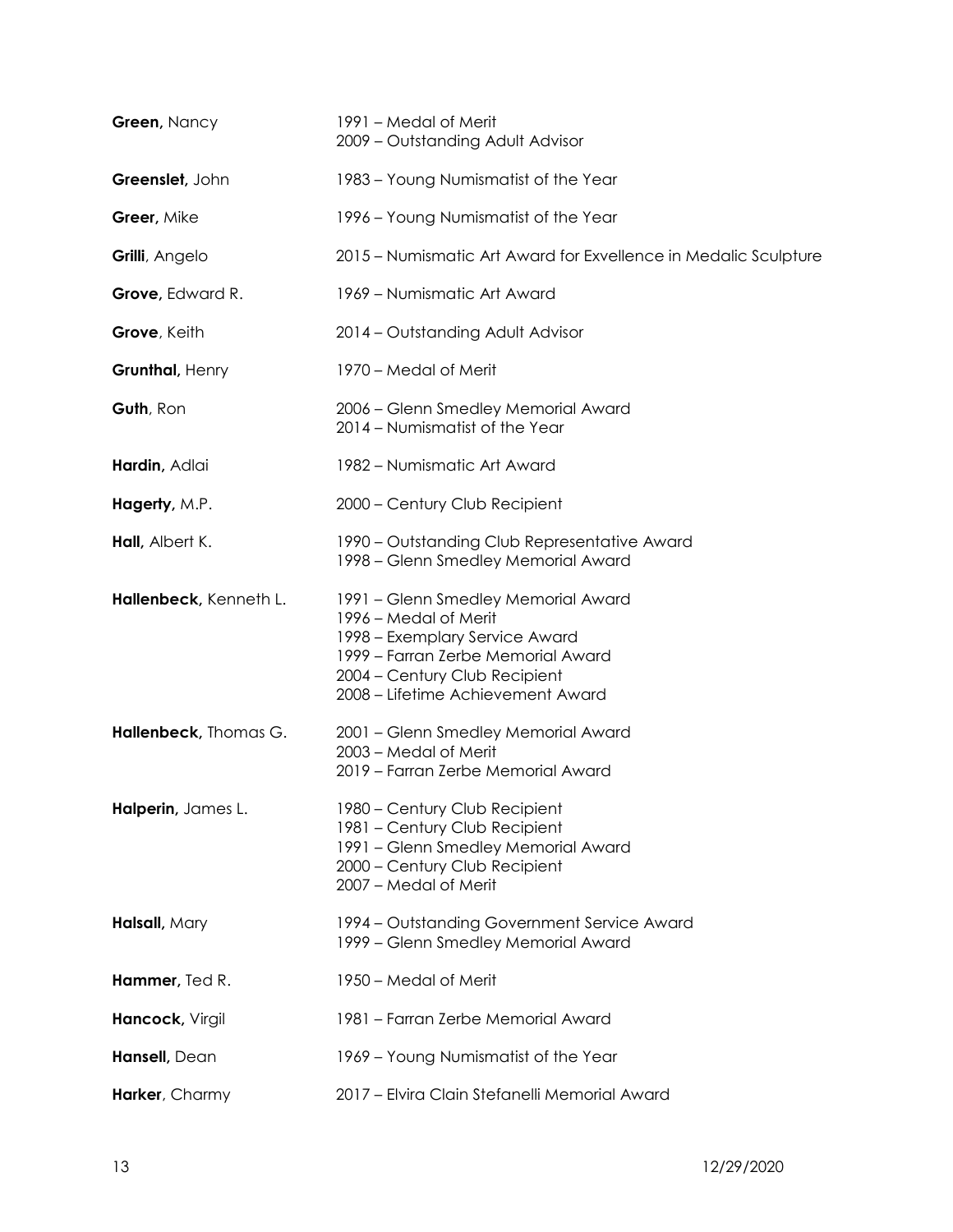| Harper, David                                     | 1985 – Century Club Recipient<br>2002 - Medal of Merit<br>2007 - Burnett Anderson Memorial Award                                                                          |
|---------------------------------------------------|---------------------------------------------------------------------------------------------------------------------------------------------------------------------------|
| Harris, Dolly Maude                               | 1962 – Medal of Merit                                                                                                                                                     |
| Harris, N. Neil                                   | 1980 – Medal of Merit                                                                                                                                                     |
| Hatie, George D.                                  | 1982 – Farran Zerbe Memorial Award<br>1992 – Medal of Merit<br>1993 – Glenn Smedley Memorial Award<br>1994 – Lifetime Achievement Award                                   |
| Hausske, August F.                                | 1957 - Medal of Merit                                                                                                                                                     |
| Hecht, Leonard                                    | 1979 - Young Numismatist of the Year                                                                                                                                      |
| Heinrich, David                                   | 2010 - Glenn Smedley Memorial Award<br>2016 - Outstanding Adult Advisor                                                                                                   |
| Heinrich, Katie                                   | 2007 - Young Numismatist of the Year                                                                                                                                      |
| Heller, Patrick A.                                | 2012 - Harry J. Forman Dealer of the Year<br>2017 - Exemplary Service Award<br>2018 - Glenn Smedley Memorial Award                                                        |
| Hendelson, Brian                                  | 2019 - Glenn Smedley Memorial Award                                                                                                                                       |
| Hendershott, Marjorie Owens 1986 - Medal of Merit |                                                                                                                                                                           |
| Hendershott, Robert L.                            | 1986 – Medal of Merit<br>1993 - Farran Zerbe Memorial Award<br>1995 – Glenn Smedley Memorial Award<br>1997 – Lifetime Achievement Award<br>1998 – Numismatist of the Year |
| Henderson, William C.                             | 1971 - Medal of Merit<br>1978 – Farran Zerbe Memorial Award                                                                                                               |
| Hendrickson, Leon                                 | 1990 – Medal of Merit                                                                                                                                                     |
| Henry, Sonny                                      | 2013 - Glenn Smedley Memorial Award                                                                                                                                       |
| Herbert, Alan                                     | 1994 – Medal of Merit<br>2001 - Glenn Smedley Memorial Award                                                                                                              |
| Herdegen, Genevieve T.                            | 1974 - Medal of Merit                                                                                                                                                     |
| Hershberger, Mrs. Kenneth                         | 1968 – Outstanding Club Representative Award                                                                                                                              |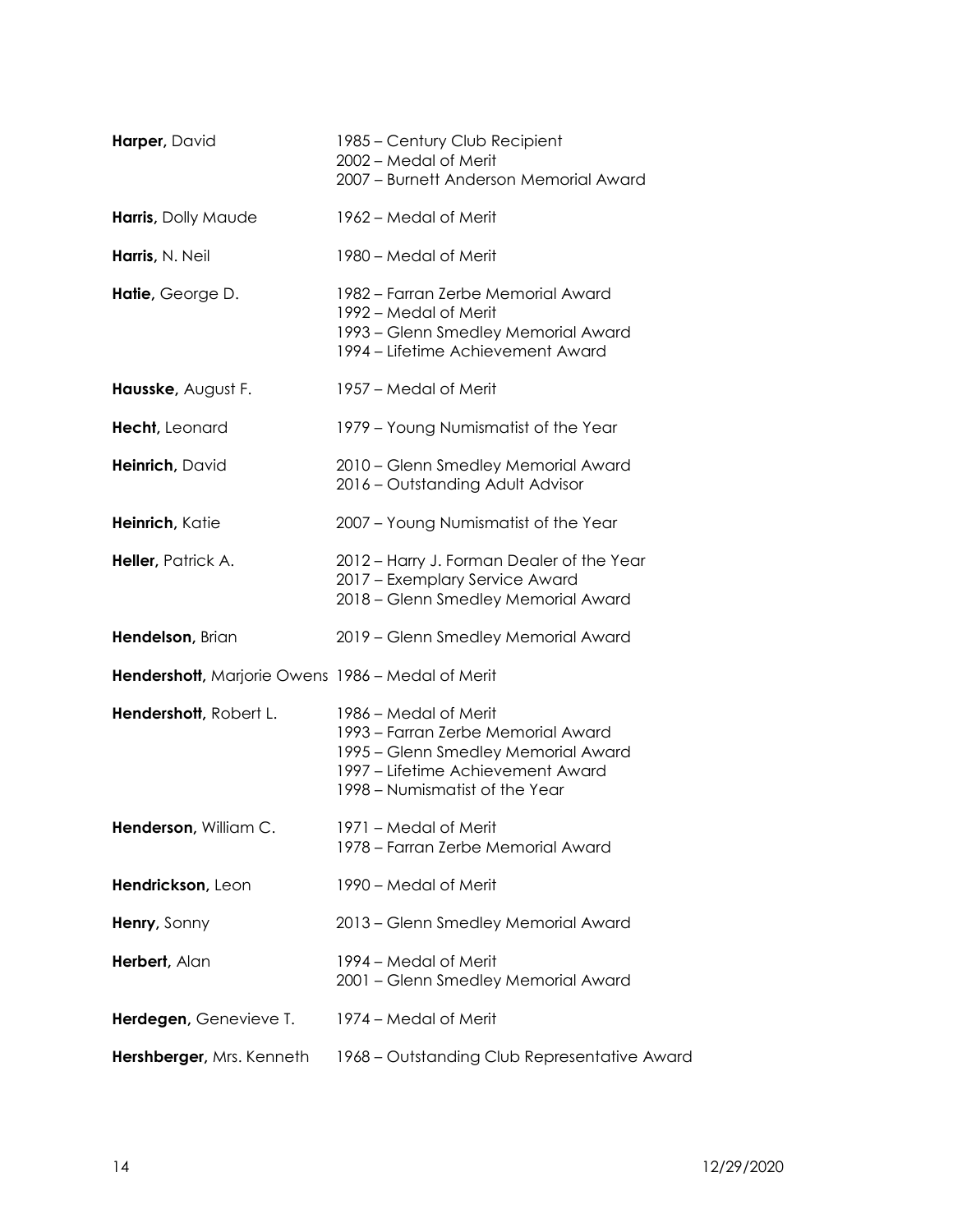| Hessler, Gene           | 1993 – Glenn Smedley Memorial Award<br>1995 – Medal of Merit<br>2008 - Farran Zerbe Memorial Award<br>2014 - Lifetime Achievement Award                                |
|-------------------------|------------------------------------------------------------------------------------------------------------------------------------------------------------------------|
| Hewitt, Lee F.          | 1950 – Medal of Merit<br>1962 – Farran Zerbe Memorial Award                                                                                                            |
| Hewitt Judd, Dr. J.     | 1948 – Medal of Merit<br>1955 – Farran Zerbe Memorial Award                                                                                                            |
| <b>Higby, Betty</b>     | 1982 – Medal of Merit                                                                                                                                                  |
| Highfill, John W.       | 2019 - Glenn Smedley Memorial Award                                                                                                                                    |
| Hill, Sandy             | 2013 - Glenn Smedley Memorial Award<br>2016 - Century Club Award<br>2019 - John & Nancy Wilson Member Booster Award<br>2020 - John & Nancy Wilson Member Booster Award |
| Hoge, Robert W.         | 2012 - Burnett Anderson Memorial Award                                                                                                                                 |
| Holcomb, J. Eric        | 2003 - Outstanding District Delegate Award<br>2014 - Glenn Smedley Memorial Award<br>2017 - Medal of Merit                                                             |
| Holmes, Roger           | 1999 – Outstanding Government Service Award                                                                                                                            |
| Holsenbake, Glenn W.    | 2015 – Adult Advisor of the Year                                                                                                                                       |
| Holstein, Charles       | 1992 – Glenn Smedley Memorial Award                                                                                                                                    |
| Homren, Wayne           | 2008 - Burnett Anderson Memorial Award<br>2020 - Glenn Smedley Memorial Award                                                                                          |
| Hoober, Richard T.      | 1964 – Medal of Merit                                                                                                                                                  |
| Horton, Jr., William H. | 2007 - Century Club Award<br>2007 - Glenn Smedley Memorial Award                                                                                                       |
| Hoskins, Charles R.     | 1968 – Medal of Merit                                                                                                                                                  |
| Hotz, Mark B.           | 1975 – Young Numismatist of the Year<br>2003 - Adult Advisor of the Year                                                                                               |
| Howard, Clyde P.        | 1981 – Century Club Recipient                                                                                                                                          |
| Howe, Laurence L.       | 1950 – Medal of Merit                                                                                                                                                  |
| Howsley, L.R.           | 1994 – Outstanding District Delegate Award                                                                                                                             |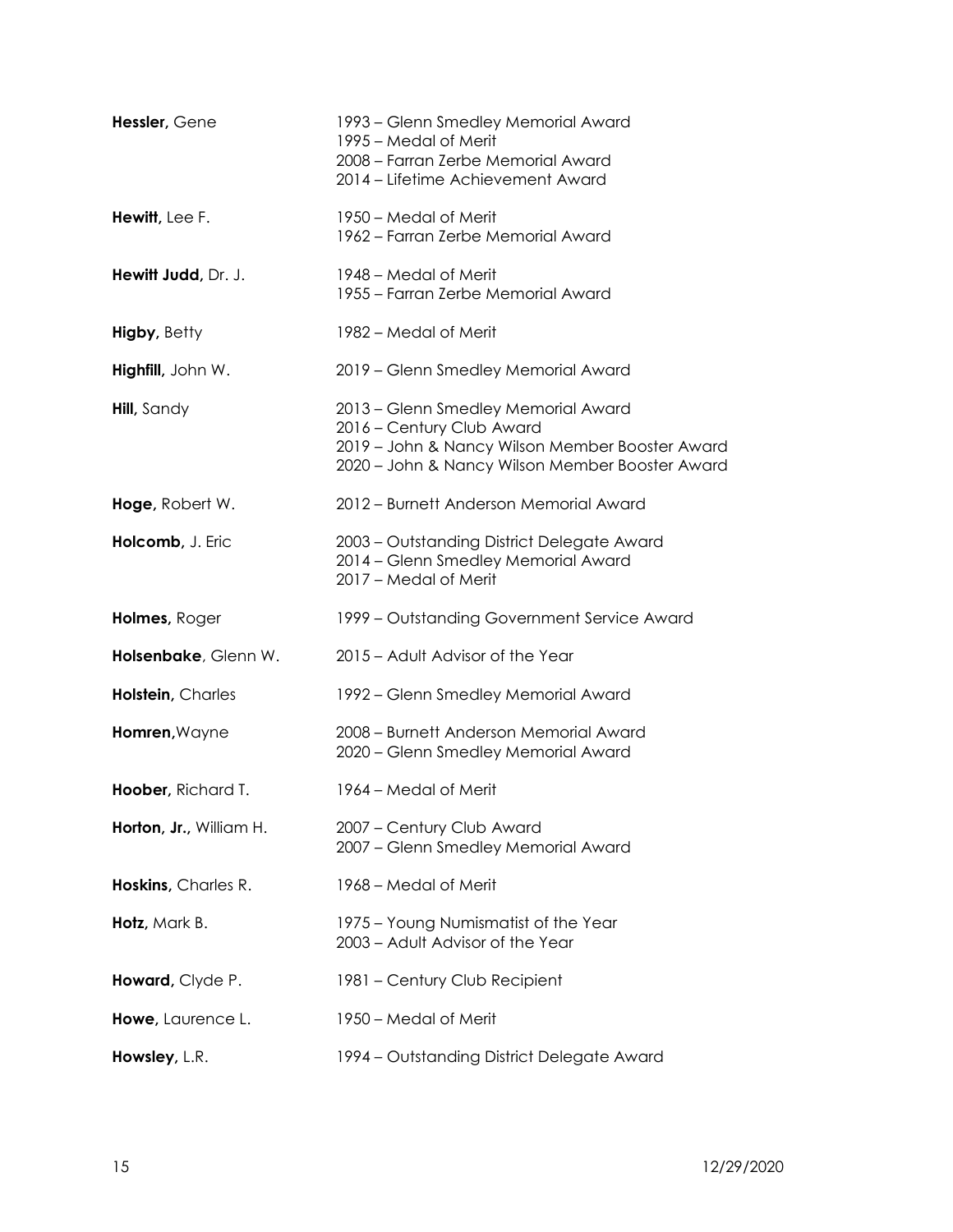| Hubbard, Clyde         | 1976 – Medal of Merit<br>1983 - Farran Zerbe Memorial Award                                        |
|------------------------|----------------------------------------------------------------------------------------------------|
| Hubbard, Jonathan      | 1998 – Century Club Recipient                                                                      |
| Hughes, Robert L.      | 1981 - Century Club Recipient                                                                      |
| Hunt, Gregory          | 1991 – Outstanding Club Representative Award<br>2004 - Glenn Smedley Memorial Award                |
| Hunt, James W.         | 2008 - Glenn Smedley Memorial Award                                                                |
| Huntoon, Peter         | 2019 - Numismatist of the Year                                                                     |
| Hurst, Bobby           | 2009 - Glenn Smedley Memorial Award                                                                |
| Huster, Victor         | 2020 – Numismatic Art Award for Exvellence in Medalic Sculpture                                    |
| Hynds, Gene R          | 1983 - Medal of Merit<br>1997 - Glenn Smedley Memorial Award<br>2004 - Farran Zerbe Memorial Award |
| Hynds, Patricia        | 1993 – Medal of Merit<br>2004 - Farran Zerbe Memorial Award                                        |
| <b>ICTA</b>            | 2016 - Exemplary Service Award                                                                     |
| Irick, Brett D.        | 2015 - Glenn Smedley Memorial Award<br>2018 - Outstanding District Representative                  |
| <b>lvy</b> , Steve     | 1981 - Century Club Recipient<br>1983 - Century Club Recipient<br>1984 – Century Club Recipient    |
| <b>Iwata</b> , Roy T.  | 1996 – Outstanding Club Representative Award                                                       |
| <b>Jackson</b> , Larry | 1976 - Young Numismatist of the Year                                                               |
| Janssen, Virginia      | 1997 - Numismatic Art Award                                                                        |
| Jennewein, C. Paul     | 1970 - Numismatic Art Award                                                                        |
| Jensen, John P.        | 1998 – Glenn Smedley Memorial Award                                                                |
| Johnson, Charles M.    | 1970 - Farran Zerbe Memorial Award<br>1973 – Medal of Merit                                        |
| Johnson, Jay           | 2007 - Outstanding Government Service Award                                                        |
| Johnson, Larry         | 2001 - Glenn Smedley Memorial Award                                                                |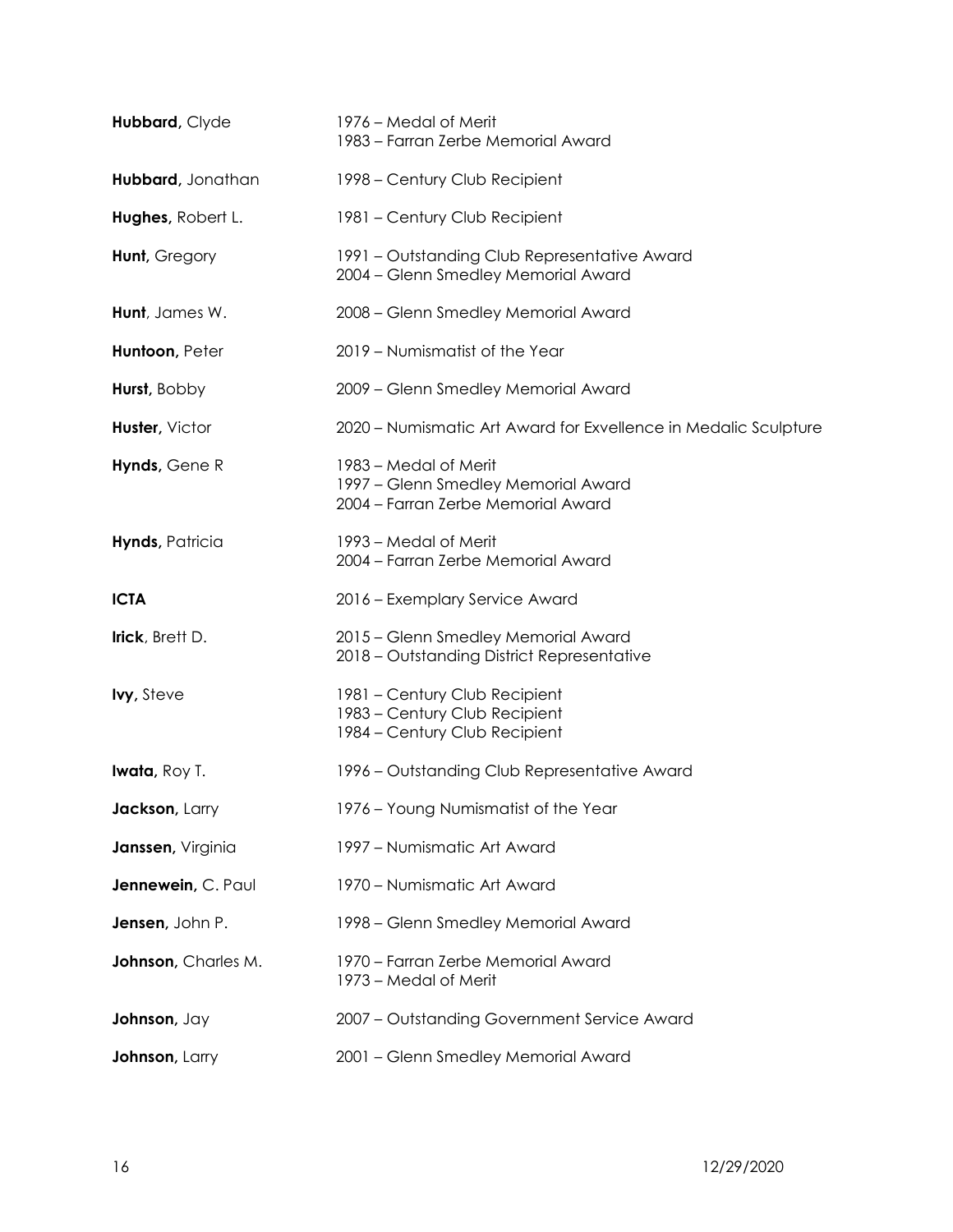| Johnson, Paul R.           | 1972 - Young Numismatist of the Year<br>2007 - Glenn Smedley Memorial Award                                                                                                                                                                                                                          |
|----------------------------|------------------------------------------------------------------------------------------------------------------------------------------------------------------------------------------------------------------------------------------------------------------------------------------------------|
| <b>Jones</b> , Anthony T.  | 1984 – Numismatic Art Award                                                                                                                                                                                                                                                                          |
| Jones, Bob                 | 2020 – Glenn Smedley Memorial Award                                                                                                                                                                                                                                                                  |
| <b>Jones</b> , Eldridge G. | 1980 – Medal of Merit                                                                                                                                                                                                                                                                                |
| Jones, Elizabeth           | 1972 – Numismatic Art Award<br>1991 – Outstanding Government Service Award                                                                                                                                                                                                                           |
| Jones, F.A.                | 1972 – Outstanding Club Representative Award                                                                                                                                                                                                                                                         |
| Jovine, Marcel             | 1987 – Numismatic Art Award                                                                                                                                                                                                                                                                          |
| Jozefiak, Richard          | 2004 - Outstanding Regional Coordinator Award<br>2005 - Glenn Smedley Memorial Award<br>2009 - Outstanding District Representative<br>2010 - Outstanding District Representative<br>2011 - Medal of Merit<br>2011 - Century Club Recipient<br>2014 - Adna G. Wilde Jr. Memorial Award for Excellence |
| Julian, Robert W.          | 2002 - Burnett Anderson Memorial Award<br>2012 - Numismatist of the Year                                                                                                                                                                                                                             |
| Kagin, Arthur M.           | 1983 – Medal of Merit<br>1984 – Century Club Recipient<br>1999 - Glenn Smedley Memorial Award<br>2000 - Farran Zerbe Memorial Award                                                                                                                                                                  |
| Kagin, Donald              | 1984 - Century Club Recipient<br>2002 - Glenn Smedley Memorial Award<br>2018 - John & Nancy Wilson Member Booster Award                                                                                                                                                                              |
| Kaplan, Sol                | 1962 - Medal of Merit                                                                                                                                                                                                                                                                                |
| Kampmann, Ursula           | 2015 - Burnett Anderson Memorial Award                                                                                                                                                                                                                                                               |
| Karoleff, Bradley Steven   | 2007 - Glenn Smedley Memorial Award<br>2013 - Harry J. Forman Dealer of the Year                                                                                                                                                                                                                     |
| Karlson, Geneva            | 1973 – Medal of Merit                                                                                                                                                                                                                                                                                |
| Katen, Frank               | 1978 – Medal of Merit                                                                                                                                                                                                                                                                                |
| Katen, Laurese             | 1978 – Medal of Merit                                                                                                                                                                                                                                                                                |
| Kaufman, Miko              | 1978 – Numismatic Art Award                                                                                                                                                                                                                                                                          |
| Keene, Andrew              | 2010 - Young Numismatist of the Year                                                                                                                                                                                                                                                                 |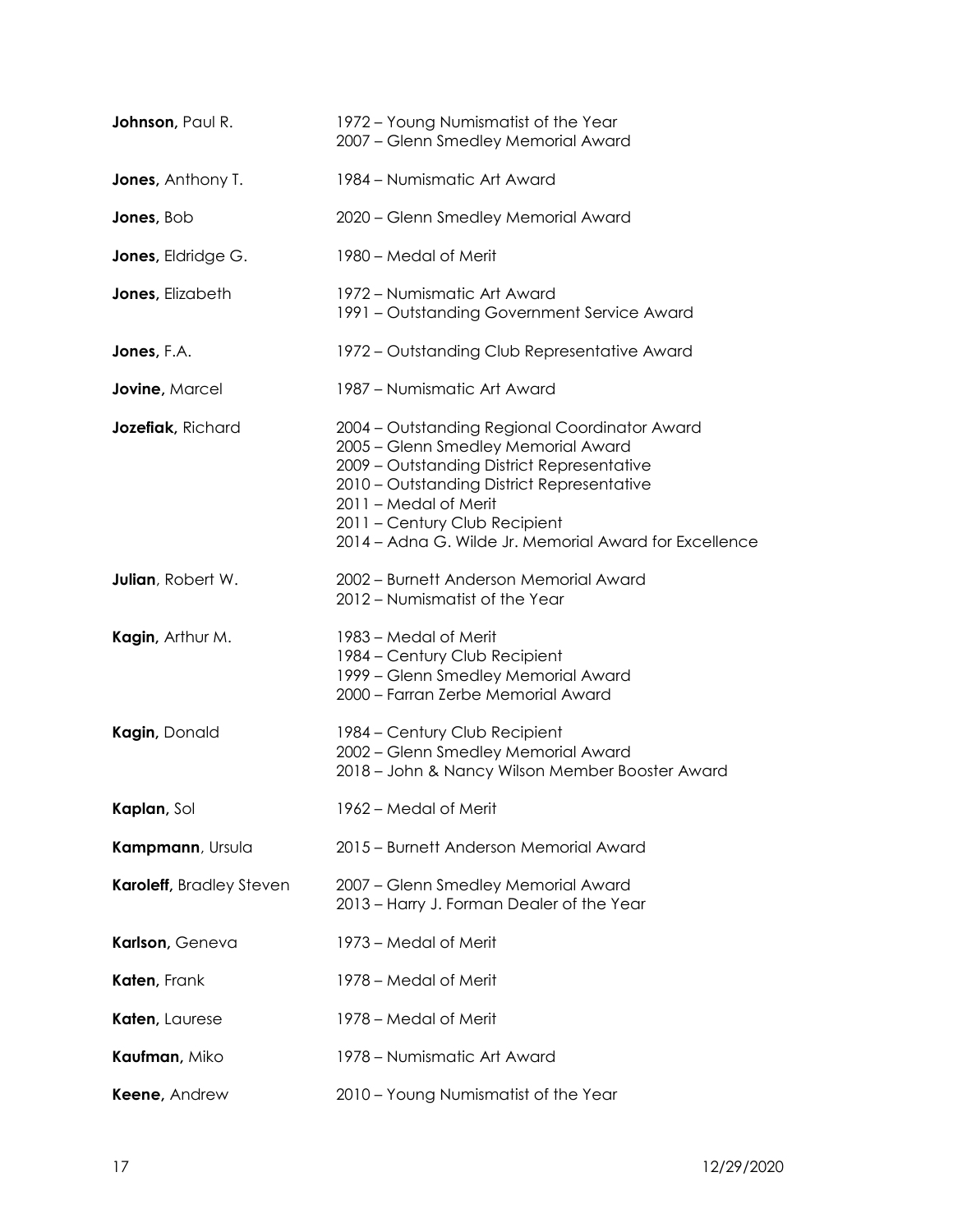| Kelley, Evie               | 1973 – Medal of Merit                                                                                                                                                                                          |
|----------------------------|----------------------------------------------------------------------------------------------------------------------------------------------------------------------------------------------------------------|
| Kiefer, Cameron            | 2002 - Young Numismatist of the Year                                                                                                                                                                           |
| Kirka, Sally               | 1971 – Outstanding Club Representative Award                                                                                                                                                                   |
| Kiselewski, Joseph         | 1981 - Numismatic Art Award                                                                                                                                                                                    |
| Klein, Harold R.           | 1954 – Medal of Merit                                                                                                                                                                                          |
| Kochel, Gerald L.          | 1980 – Outstanding Club Representative Award<br>2001 - Glenn Smedley Memorial Award<br>2002 - Medal of Merit                                                                                                   |
| Kolbe, George F.           | 1995 – Glenn Smedley Memorial Award<br>2019 - Lifetime Achievement Award                                                                                                                                       |
| Koppenhaver, Paul L.       | 1989 – Medal of Merit<br>1995 – Glenn Smedley Memorial Award                                                                                                                                                   |
| Kortjohn, Martin F.        | 1947 – Medal of Merit                                                                                                                                                                                          |
| Kosoff, Abe                | 1958 – Medal of Merit<br>1972 - Farran Zerbe Memorial Award                                                                                                                                                    |
| Kraljevich, John           | 1993 – Young Numismatist of the Year<br>2011 - Glenn Smedley Memorial Award<br>2016 - Numismatist of the Year<br>2018 – Medal of Merit                                                                         |
| Kraus, Ernst               | 1954 – Medal of Merit                                                                                                                                                                                          |
| Krause, Chester L.         | 1967 – Medal of Merit<br>1977 - Farran Zerbe Memorial Award<br>1994 – Lifetime Achievement Award<br>1999 – Numismatist of the Year<br>2005 - Exemplary Service Award<br>2009 – Burnett Anderson Memorial Award |
| <b>Krause Publications</b> | 2000 - Lifetime Achievement Award                                                                                                                                                                              |
| Kriz, Robert F.            | 1979 - Medal of Merit                                                                                                                                                                                          |
| Krueger, Kurt R.           | 1971 - Young Numismatist of the Year<br>1980 - Century Club Recipient                                                                                                                                          |
| Kuntz, G. Lee              | 2007 - Glenn Smedley Memorial Award                                                                                                                                                                            |
| Kuntz, Joyce               | 2007 - Glenn Smedley Memorial Award                                                                                                                                                                            |
| Kuritzky, Simcha L.        | 2014 - Glenn Smedley Memoral Award                                                                                                                                                                             |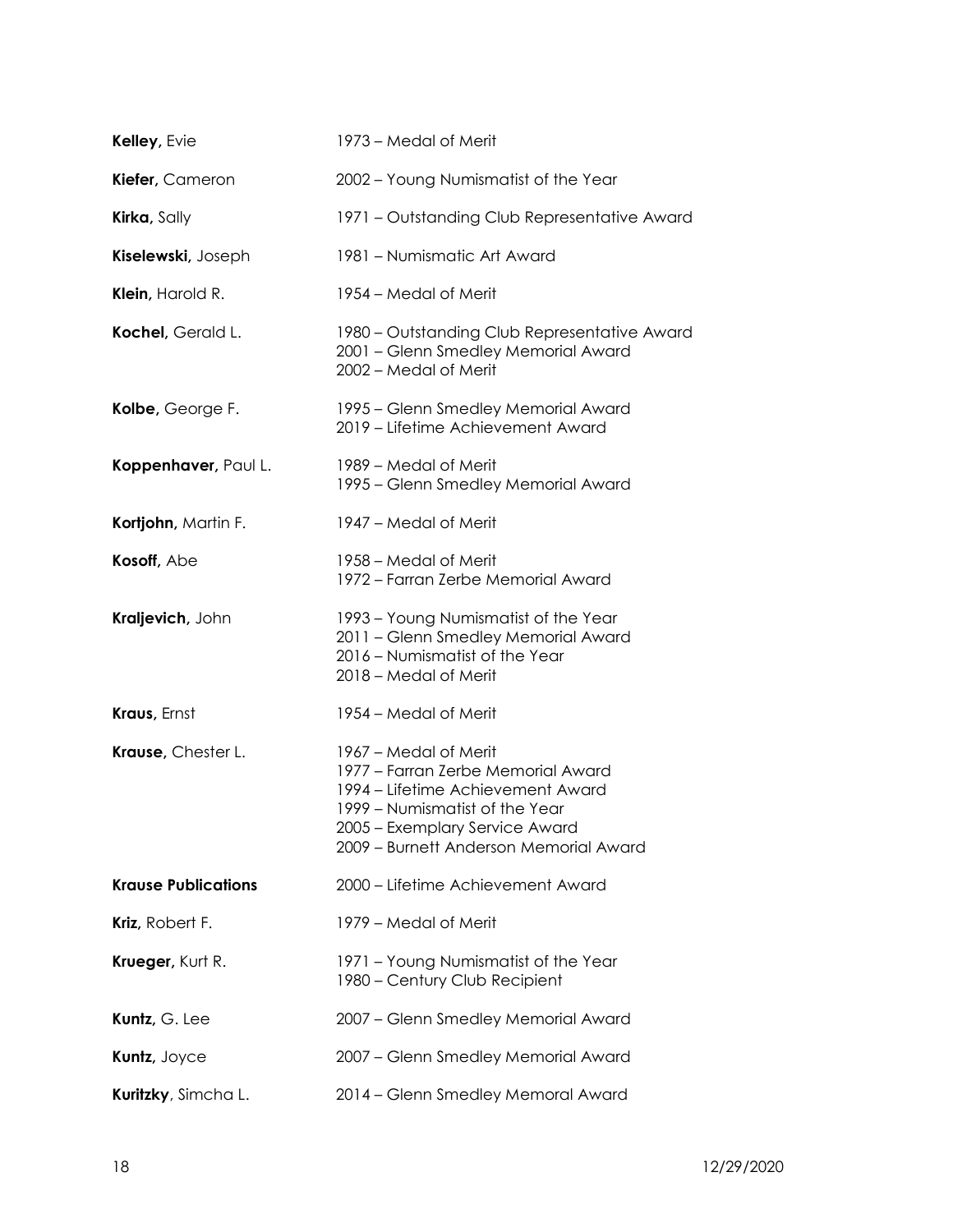| Laetare, Robert         | 2005 - Outstanding Club Representative                                                                                                                                                                                                      |
|-------------------------|---------------------------------------------------------------------------------------------------------------------------------------------------------------------------------------------------------------------------------------------|
| Landis, Ron             | 2000 - Glenn Smedley Memorial Award<br>2003 - Numismatic Art Award                                                                                                                                                                          |
| Lange, David W.         | 2009 - Lifetime Achievement Award<br>2017 - Numismatist of the Year                                                                                                                                                                         |
| Langham, Ralph          | 1991 – Medal of Merit                                                                                                                                                                                                                       |
| Lathrop, Gertrude       | 1973 – Numismatic Art Award                                                                                                                                                                                                                 |
| Leatherman, A. H.       | 1958 – Medal of Merit                                                                                                                                                                                                                       |
| Lebo, Jerry             | 2003 - Glenn Smedley Memorial Award                                                                                                                                                                                                         |
| Lee, Larry L.           | 2018 – Harry J. Forman Dealer of the Year Award                                                                                                                                                                                             |
| Leidman, Julian         | 2009 - Harry J. Forman Dealer of the Year<br>2017 - Lifetime Achievement Award                                                                                                                                                              |
| Lemke, Robert F.        | 1980 – Century Club Recipient<br>1981 - Century Club Recipient<br>1983 - Century Club Recipient<br>1985 - Century Club Recipient                                                                                                            |
| Lenker, John E.         | 1992 – Outstanding District Delegate Award                                                                                                                                                                                                  |
| Lenker, Kay Edgerton    | 1992 – Outstanding District Delegate Award<br>2003 - Glenn Smedley Memorial Award<br>2016 - Glenn Smedley Memorial Award                                                                                                                    |
| Levy, Cliff             | 1984 - Young Numismatist of the Year                                                                                                                                                                                                        |
| Lewis, Gary E.          | 1979 - Adult Advisor of the Year<br>2005 - Glenn Smedley Memorial Award<br>2007 - Century Club Award                                                                                                                                        |
| Lhotka Jr., Dr. John F. | 1959 – Medal of Merit<br>1961 - Farran Zerbe Memorial Award                                                                                                                                                                                 |
| Lighterman, Mark        | 2002 - Glenn Smedley Memorial Award<br>2012 – Medal of Merit<br>2015 - Adna G. Wilde Jr. Award for Excellence<br>2016 - Farran Zerbe Memorial Award<br>2017 - John & Nancy Wilson Member Booster Award<br>2018 – Lifetime Achievement Award |
| Lighterman, Myrna       | 2008 - Glenn Smedley Memorial Award<br>2012 - Medal of Merit<br>2016 - Farran Zerbe Memorial Award                                                                                                                                          |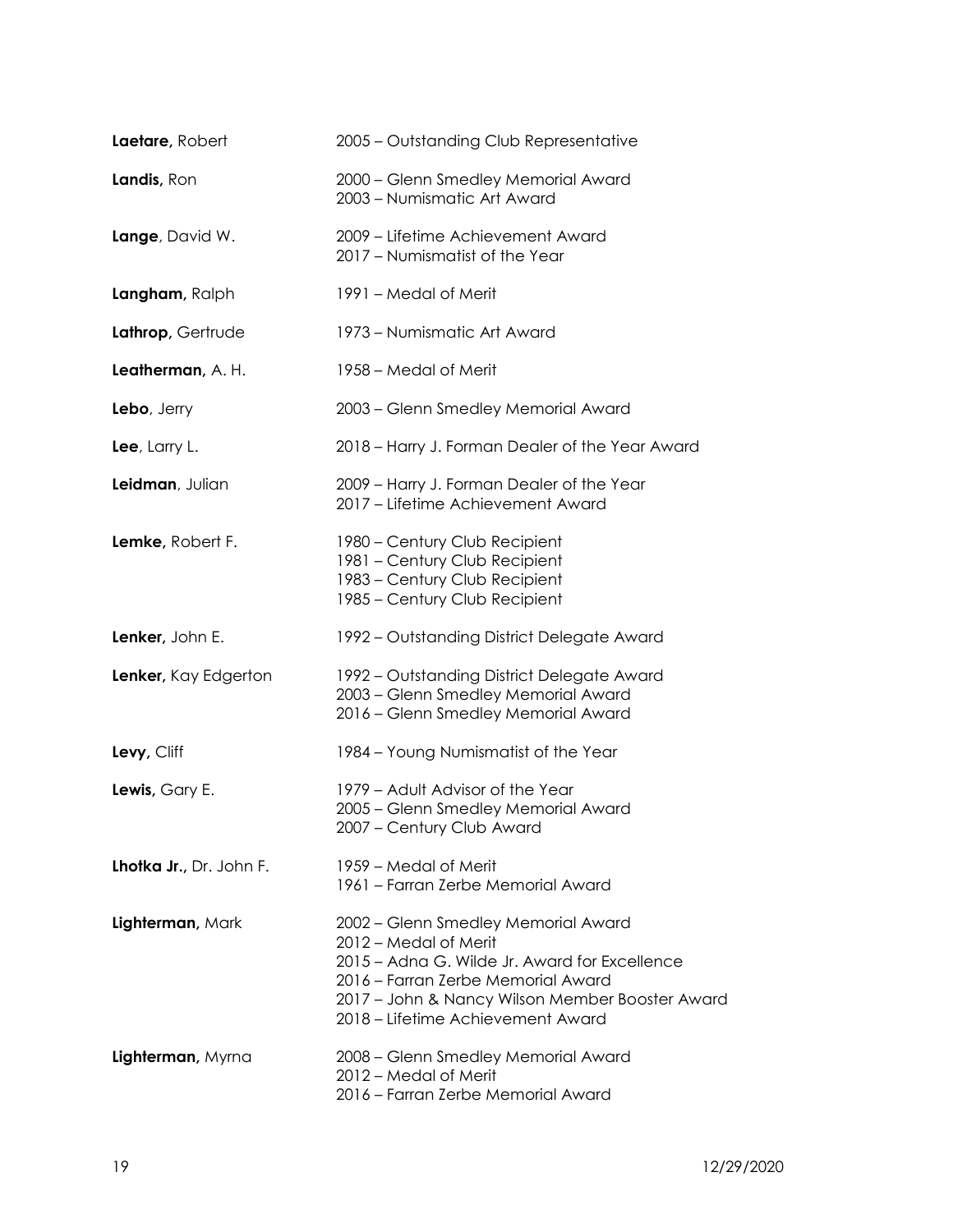| Lighthouse, John C.      | 1996 – Lifetime Achievement Award                                                                            |
|--------------------------|--------------------------------------------------------------------------------------------------------------|
| <b>Lighthouse Family</b> | 2003 - Farran Zerbe Memorial Award                                                                           |
| Lindheim, Leon T.        | 2004 - Century Club Recipient                                                                                |
| Lis, Akio                | 1998 – Young Numismatist of the Year                                                                         |
| Lisot, David             | 1995 – Glenn Smedley Memorial Award<br>2004 - Glenn Smedley Memorial Award                                   |
| Lloyd, Margaret          | 1982 – Medal of Merit                                                                                        |
| Lloyd, Robert H.         | 2001 - Medal of Merit                                                                                        |
| Loebe, Bernard           | 2013 - Outstanding District Delegate Award (posthumously)                                                    |
| Loos, Lisa               | 2010 - Glenn Smedley Memorial Award                                                                          |
| Loos, Scott              | 2000 - Outstanding Regional Coordinator Award<br>2010 - Glenn Smedley Memorial Award                         |
| Lopez, Theodore          | 1980 - Young Numismatist of the Year                                                                         |
| Lopez Esq., John         | 1998 – Outstanding Government Service Award                                                                  |
| Lopresto, Samuel L.      | 1993 – Glenn Smedley Memorial Award<br>1994 – Medal of Merit                                                 |
| Lumpkin, Richard         | 1970 - Young Numismatist of the Year                                                                         |
| Lyle, Charles K.         | 1975 – Adult Advisor of the Year                                                                             |
| Lyon, Greg               | 1989 - Young Numismatist of the Year<br>2005 - Adult Advisor of the Year                                     |
| Mabbott, Thomas O.       | 1950 - Medal of Merit                                                                                        |
| Maccione, Stan           | 2005 - Exemplary Service Award                                                                               |
| Maisch, Cheryl           | 1985 – Medal of Merit<br>1990 - Glenn Smedley Memorial Award                                                 |
| Maisch, Robert           | 1975 – Outstanding Club Representative Award<br>1985 – Medal of Merit<br>1990 - Glenn Smedley Memorial Award |
| Majoros, Jim             | 2005 - Glenn Smedley Memorial Award<br>2007 - Adult Advisor of the Year<br>2008 - Medal of Merit             |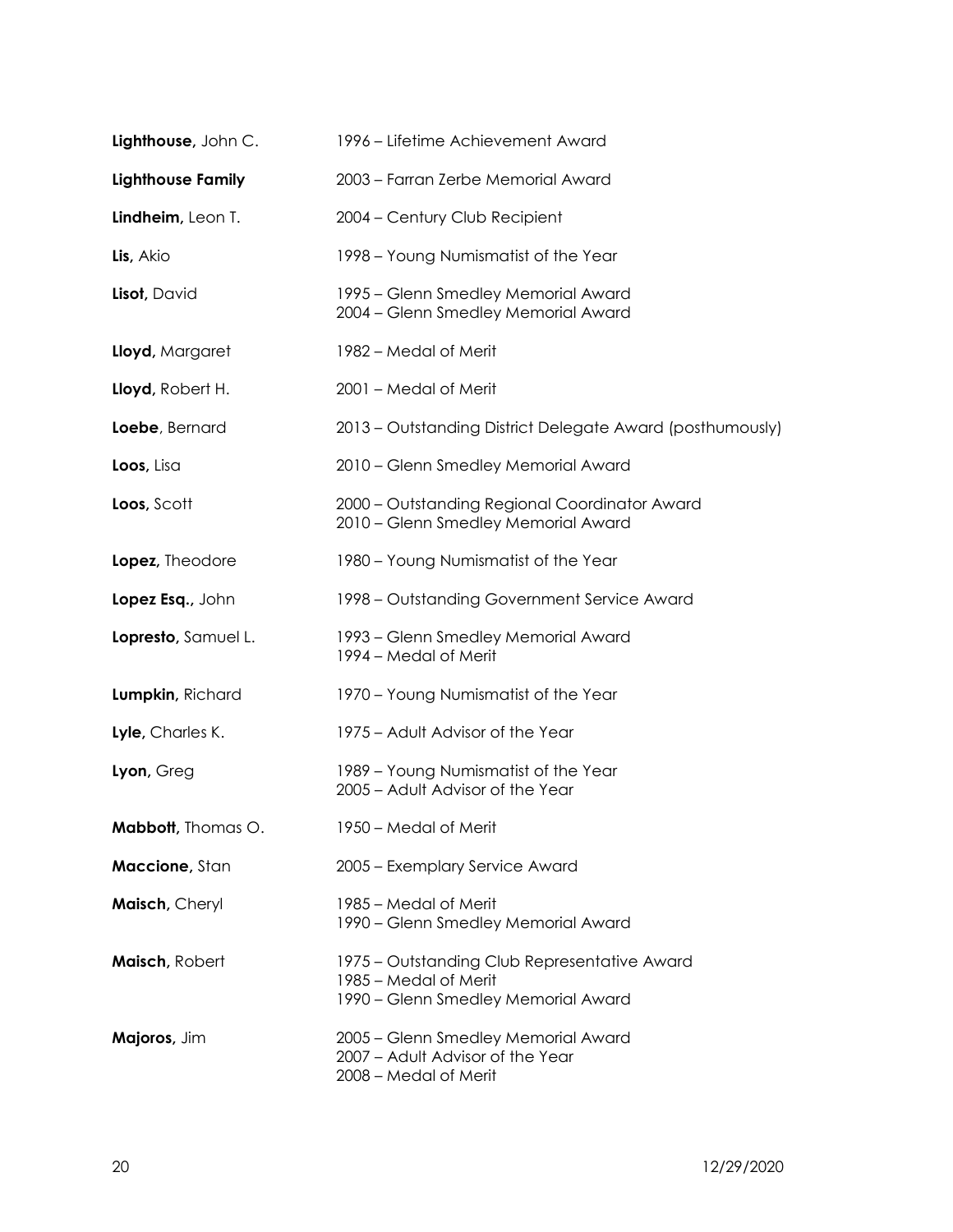| MaloneBeach, James             | 2013 - Numismatic Art Award                                                                 |
|--------------------------------|---------------------------------------------------------------------------------------------|
| Mankowski, Bruno               | 1980 – Numismatic Art Award                                                                 |
| <b>Manley, Dwight</b>          | 2004 - Glenn Smedley Memorial Award<br>2005 - Medal of Merit                                |
| Manley, Sahar                  | 2004 - Glenn Smedley Memorial Award                                                         |
| <b>Marshall, Peter Rexford</b> | 1996 – Century Club Recipient                                                               |
| Marshall III, Virg             | 1990 - Century Club Recipient<br>1991 - Century Club Recipient                              |
| Martin, Chester                | 1993 – Numismatic Art Award                                                                 |
| Martin, Deborah                | 1973 – Young Numismatist of the Year                                                        |
| Martin, Doris                  | 1966 – Medal of Merit                                                                       |
| Martin, J.P.                   | 1998 - Glenn Smedley Memorial Award                                                         |
| Mason, Walt                    | 1972 – Adult Advisor of the Year                                                            |
| Massey, David                  | 1986 - Young Numismatist of the Year                                                        |
| Mather Jr., George A.          | 1968 – Outstanding Club Representative Award                                                |
| Mayo, Vir Den                  | 1971 - Medal of Merit                                                                       |
| McWherter, Mark K.             | 1996 - Outstanding District Delegate Award<br>1998 - Outstanding Regional Coordinator Award |
| McArthur, Robert G.            | 1962 – Medal of Merit                                                                       |
| McBride, Pat                   | 2018 - Glenn Smedley Memorial Award                                                         |
| McCarthy, David J.             | 2015 - Glenn Smedley Memorial Award<br>2018 – Numismatist of the Year                       |
| McDonald, Douglas B.           | 1986 – Outstanding Club Representative Award<br>1992 – Glenn Smedley Memorial Award         |
| McTurk, Barbara                | 1993 – Outstanding Government Service Award                                                 |
| Medlar, Robert                 | 1977 – Medal of Merit                                                                       |
| Menchell, David                | 2020 - Glenn Smedley Memorial Award                                                         |
| Menconi, Ralph                 | 1971 - Numismatic Art Award                                                                 |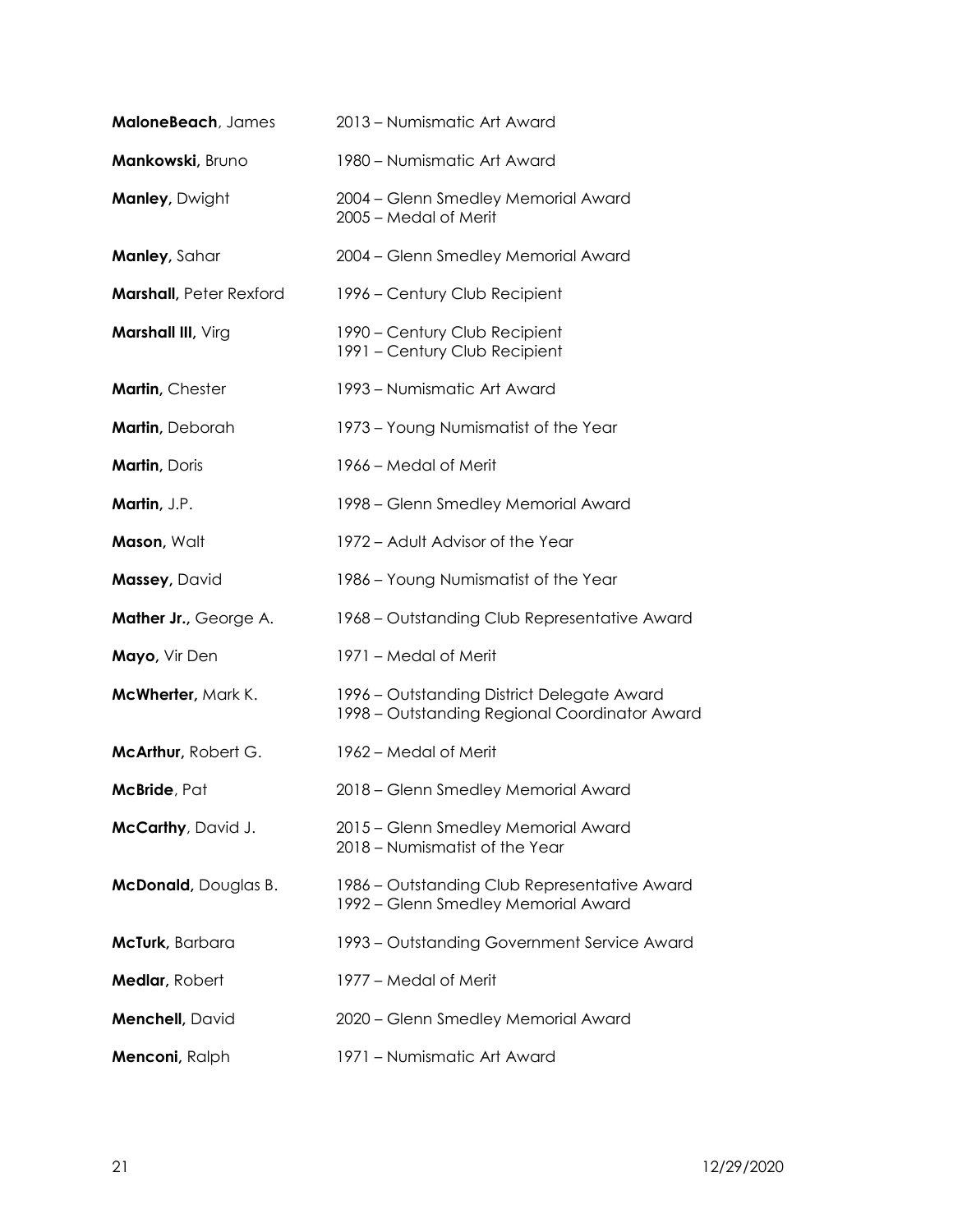| Mercanti, John Michael                      | 1998 – Outstanding Government Service Award<br>2001 - Numismatic Art Award                                                                                                                                                                                                                                             |
|---------------------------------------------|------------------------------------------------------------------------------------------------------------------------------------------------------------------------------------------------------------------------------------------------------------------------------------------------------------------------|
| Merrill, Bob                                | 1981 - Century Club Recipient<br>1983 - Century Club Recipient<br>1984 - Century Club Recipient                                                                                                                                                                                                                        |
| Meszaros, Michael                           | 2011 - Numismatic Art Award                                                                                                                                                                                                                                                                                            |
| Michigan State Numismatic<br><b>Society</b> | 1994 – Exemplary Service Award                                                                                                                                                                                                                                                                                         |
| Middleton, Steven                           | 2006 – Medal of Merit                                                                                                                                                                                                                                                                                                  |
| Miller, Harold T.                           | 2007 - Century Club Award                                                                                                                                                                                                                                                                                              |
| Miller, James L.                            | 1979 – Medal of Merit<br>1990 – Farran Zerbe Memorial Award<br>1994 – Century Club Recipient                                                                                                                                                                                                                           |
| Mincheva, Ivanka                            | 2010 – Numismatic Art Award                                                                                                                                                                                                                                                                                            |
| Minshull, Lee                               | 1977 - Young Numismatist of the Year<br>2014 - Harry J. Forman Dealer of the Year Award                                                                                                                                                                                                                                |
| Mishler, Clifford L                         | 1980 - Century Club Recipient<br>1981 - Century Club Recipient<br>1983 – Medal of Merit<br>1984 - Farran Zerbe Memorial Award<br>1989 - Century Club Recipient<br>1991 - Glenn Smedley Memorial Award<br>1997 – Lifetime Achievement Award<br>2002 – Numismatist of the Year<br>2005 - Burnett Anderson Memorial Award |
| <b>Mitchell</b> , Ralph C.                  | 1964 – Medal of Merit                                                                                                                                                                                                                                                                                                  |
| Moore, Purnie                               | 1987 – Medal of Merit                                                                                                                                                                                                                                                                                                  |
| Morgan, Jerry L.                            | 2002 - Glenn Smedley Memorial Award<br>2003 – Medal of Merit                                                                                                                                                                                                                                                           |
| Mosher, Stuart                              | 1953 – Medal of Merit                                                                                                                                                                                                                                                                                                  |
| Moss, Col. Joseph                           | 1947 – Medal of Merit<br>1953 – Farran Zerbe Memorial Award                                                                                                                                                                                                                                                            |
| <b>Mulvaney, Thomas</b>                     | 2006 – Medal of Merit<br>2010 - Exemplary Service Award<br>2011 - Glenn Smedley Memorial Award                                                                                                                                                                                                                         |
| Munoz, Miguel L.                            | 1979 – Medal of Merit                                                                                                                                                                                                                                                                                                  |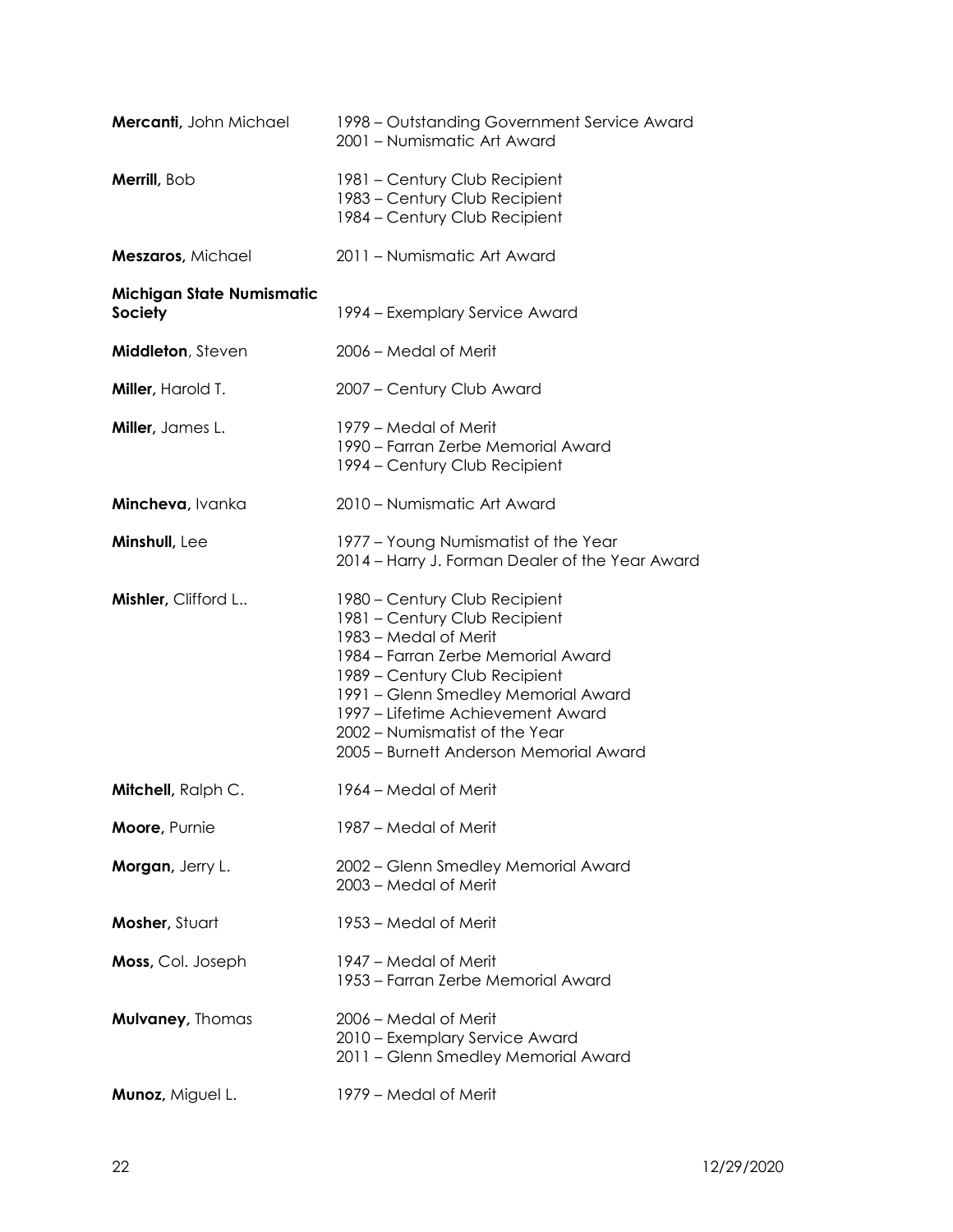| Murback, John              | 1980 - Century Club Recipient                                                                                                                                                                                  |
|----------------------------|----------------------------------------------------------------------------------------------------------------------------------------------------------------------------------------------------------------|
| Murphy, Judith             | 1996 – Glenn Smedley Memorial Award<br>1998 – Medal of Merit                                                                                                                                                   |
| Murray, Col. William B.    | 1991 – Medal of Merit<br>1995 – Glenn Smedley Memorial Award                                                                                                                                                   |
| Nachbar, Richard N.        | 2007 - Century Club Award                                                                                                                                                                                      |
| Nakashima, Mashiko         | 2012 - Numismatic Art Award                                                                                                                                                                                    |
| Nakata, Larry              | 2003 - Glenn Smedley Memorial Award                                                                                                                                                                            |
| Nathan, Philip R.          | 1985 - Numismatic Art Award                                                                                                                                                                                    |
| Nebel, John                | 2010 - Glenn Smedley Memorial Award<br>2012 – Medal of Merit<br>2018 - Adna G. Wilde, Jr. Memorial Award for Excellence                                                                                        |
| Nettleship Jr., Charles F. | 1950 – Medal of Merit                                                                                                                                                                                          |
| Newell, Floyd B.           | 1950 – Medal of Merit                                                                                                                                                                                          |
| Newman, Eric P.            | 1964 – Medal of Merit<br>1969 - Farran Zerbe Memorial Award<br>1993 – Exemplary Service Award<br>1996 - Numismatist of the Year<br>1997 - Lifetime Achievement Award<br>2001 - Burnett Anderson Memorial Award |
| Nikolov, Bogomil           | 2016 – Numismatic Art Award for Excellence in Medallic Sculpture                                                                                                                                               |
| North, William N.          | 1961 – Medal of Merit                                                                                                                                                                                          |
| Nugent III, William H.     | 1997 - Outstanding Regional Coordinator Award<br>1999 - Century Club Recipient<br>1999 - Glenn Smedley Memorial Award                                                                                          |
| Nye, Allen                 | 1989 - Outstanding District Delegate Award                                                                                                                                                                     |
| Ogilvie, Jack W.           | 1953 – Medal of Merit<br>1964 – Farran Zerbe Memorial Award                                                                                                                                                    |
| Olanoff, Mark              | 2009 - Oustanding Government Service Award                                                                                                                                                                     |
| <b>Opitz</b> , Charles     | 1999 – Glenn Smedley Memorial Award                                                                                                                                                                            |
| Orzano, Michele            | 2015 - Elvira Clain-Stefanelli Memorial Award                                                                                                                                                                  |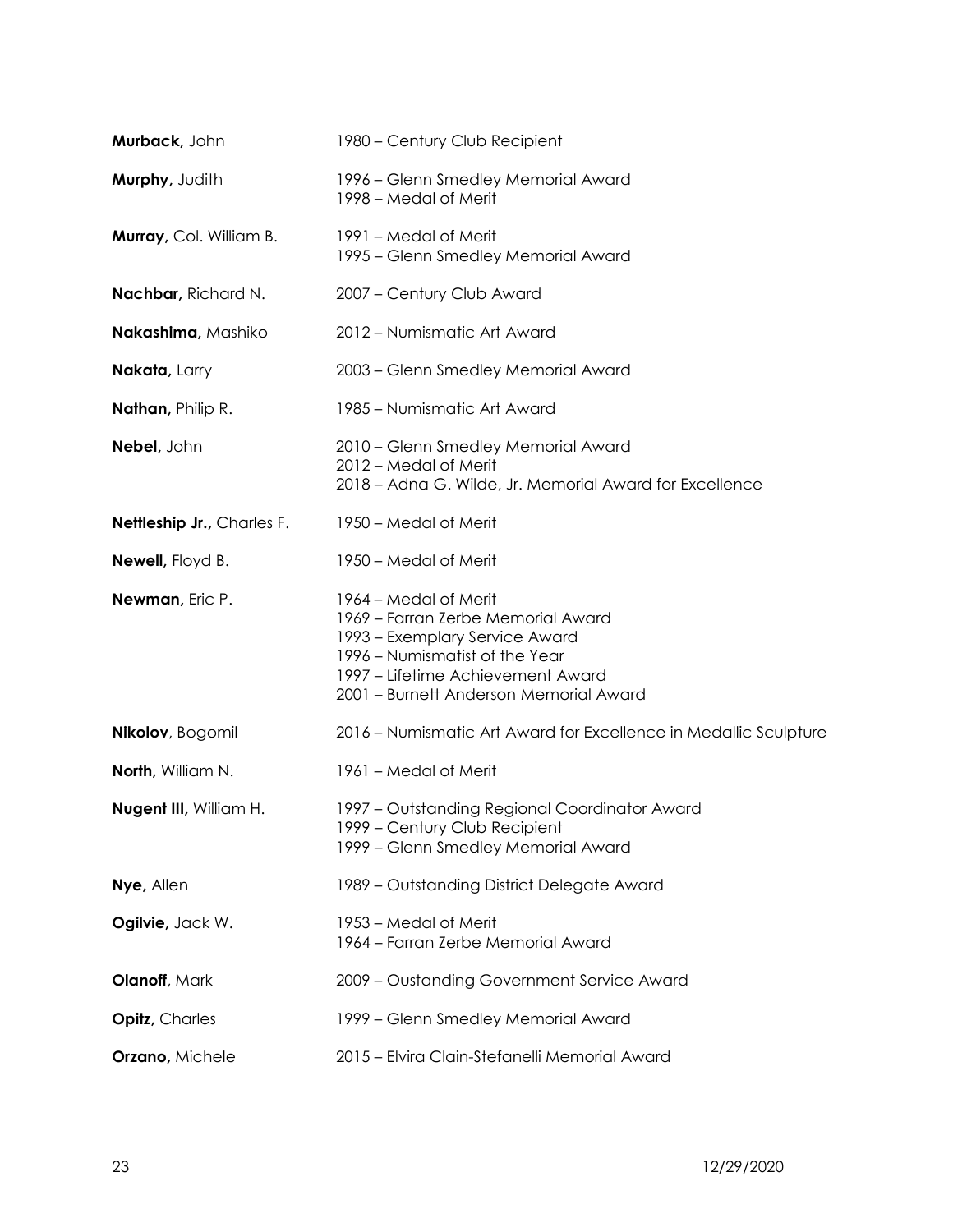| Ostromecki Jr., Walter A.                                       | 1989 – Outstanding Club Representative Award<br>1995 - Glenn Smedley Memorial Award<br>1995 - Outstanding Regional Coordinator Award<br>1996 – Medal of Merit<br>1997 - Adult Advisor of the Year<br>2000 - Exemplary Service Award<br>2015 - Century Club Award<br>2019 - Outstanding Adult Advisor<br>2020 - Farran Zerbe Memorial Award |
|-----------------------------------------------------------------|--------------------------------------------------------------------------------------------------------------------------------------------------------------------------------------------------------------------------------------------------------------------------------------------------------------------------------------------|
| Otis, Louis M.                                                  | 1968 – Medal of Merit                                                                                                                                                                                                                                                                                                                      |
| Overton, Albert C.                                              | 1967 – Medal of Merit                                                                                                                                                                                                                                                                                                                      |
| <b>Pacific Northwest Numismatic</b><br><b>Assocation (PNNA)</b> | 2015 - Exemplary Service Award                                                                                                                                                                                                                                                                                                             |
| Panosh, Leonel C.                                               | 1955 – Medal of Merit<br>1965 - Farran Zerbe Memorial Award                                                                                                                                                                                                                                                                                |
| Parker, Berta                                                   | 1993 – Glenn Smedley Memorial Award                                                                                                                                                                                                                                                                                                        |
| Parsons, Gary                                                   | 2020 - Outstanding District Representative                                                                                                                                                                                                                                                                                                 |
| Passic, Frank                                                   | 2017 - Glenn Smedley Memorial Award                                                                                                                                                                                                                                                                                                        |
| Pasvolsky, Valentine                                            | 1975 – Medal of Merit<br>1969 - Outstanding Club Representative Award                                                                                                                                                                                                                                                                      |
| Paonessa, Jason                                                 | 2016 - Young Numismatist of the Year                                                                                                                                                                                                                                                                                                       |
| Paul, William P.                                                | 2004 - Century Club Recipient                                                                                                                                                                                                                                                                                                              |
| Pearlman, Donn                                                  | 1993 – Glenn Smedley Memorial Award<br>1996 - Medal of Merit<br>1999 - Exemplary Service Award<br>2015 - Farran Zerbe Memorial Award                                                                                                                                                                                                       |
| Pennell, J. Roy                                                 | 1985 - Medal of Merit                                                                                                                                                                                                                                                                                                                      |
| Perrault, Justin                                                | 1999 - Young Numismatist of the Year                                                                                                                                                                                                                                                                                                       |
| Peterson, Paula Ann                                             | 1972 - Young Numismatist of the Year                                                                                                                                                                                                                                                                                                       |
| Philpott Jr., William A.                                        | 1965 - Medal of Merit                                                                                                                                                                                                                                                                                                                      |
| Pickens, David                                                  | 2000 - Outstanding Government Service Award                                                                                                                                                                                                                                                                                                |
| Pike, Gayle                                                     | 2010 - Glenn Smedley Memorial Award                                                                                                                                                                                                                                                                                                        |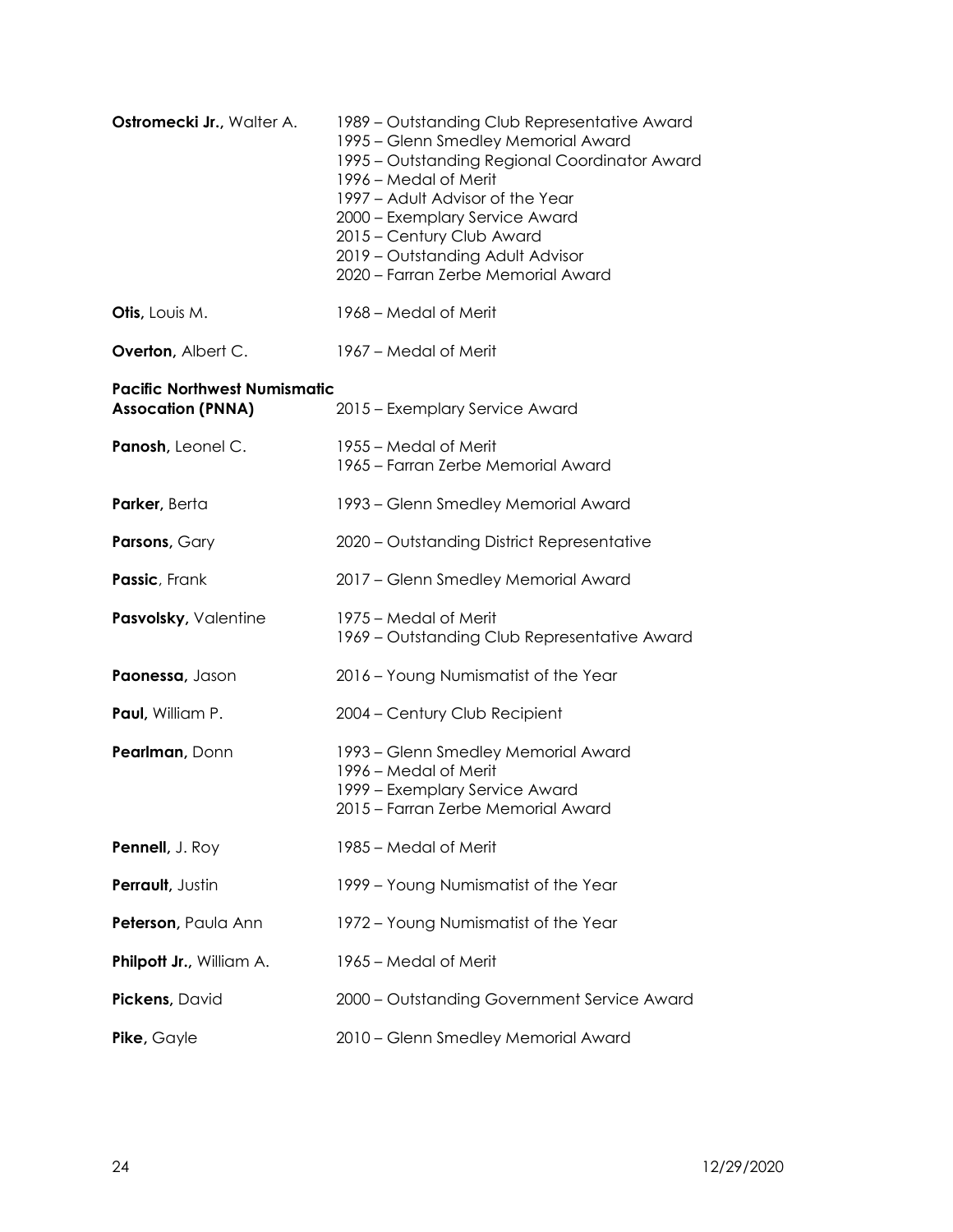| Piret, Diane                             | 2002 – Glenn Smedley Memorial Award<br>2005 - Medal of Merit<br>2009 - Lifetime Achievement Award<br>2014 - Elvira Clain-Stefanelli Memorial Award |
|------------------------------------------|----------------------------------------------------------------------------------------------------------------------------------------------------|
| Pittman, John Jay                        | 1962 – Medal of Merit<br>1980 – Farran Zerbe Memorial Award<br>1994 – Lifetime Achievement Award<br>1995 – Glenn Smedley Memorial Award            |
| Pobjoy, Derek                            | 1992 – Medal of Merit                                                                                                                              |
| Pond, June T.                            | 1952 – Farran Zerbe Memorial Award                                                                                                                 |
| Pope, Donna                              | 1991 – Outstanding Government Service Award                                                                                                        |
| Potter, Bruce                            | 2001 - Outstanding District Delegate Award                                                                                                         |
| Powell, Hannah R.S.                      | 2012 - Young Numismatist of the Year                                                                                                               |
| Powills, Michael A.                      | 1955 – Medal of Merit                                                                                                                              |
| Pradeau, Alberto F.                      | 1969 - Medal of Merit                                                                                                                              |
| Precker, Richard                         | 1995 – Outstanding Club Representative Award                                                                                                       |
| Price, Herbert W.                        | 1972 – Medal of Merit                                                                                                                              |
| <b>Professional Numismatist</b><br>Guild | 1992 – Glenn Smedley Memorial Award                                                                                                                |
| Quagliana, Ed                            | 1974 – Adult Advisor of the Year                                                                                                                   |
| <b>Rare Coin Wholesalers</b>             | 2018 - Dealer Booster Award                                                                                                                        |
| Rau, William G.                          | 2005 - Glenn Smedley Memorial Award<br>2008 – Medal of Merit                                                                                       |
| Reagan, Lewis M.                         | 1948 – Medal of Merit<br>1954 – Farran Zerbe Memorial Award                                                                                        |
| <b>Real, Tito</b>                        | 1995 – Outstanding Government Service Award                                                                                                        |
| Reback, Marilyn                          | 1994 – Adult Advisor of the Year                                                                                                                   |
| <b>Reed, Hal</b>                         | 1999 – Numismatic Art Award                                                                                                                        |
| Reinders, James                          | 2013 - Outstanding Adult Advisor<br>2017 - Glenn Smedley Memorial Award                                                                            |
| Reinders, Katie                          | 2013-Young Numismatist of the Year                                                                                                                 |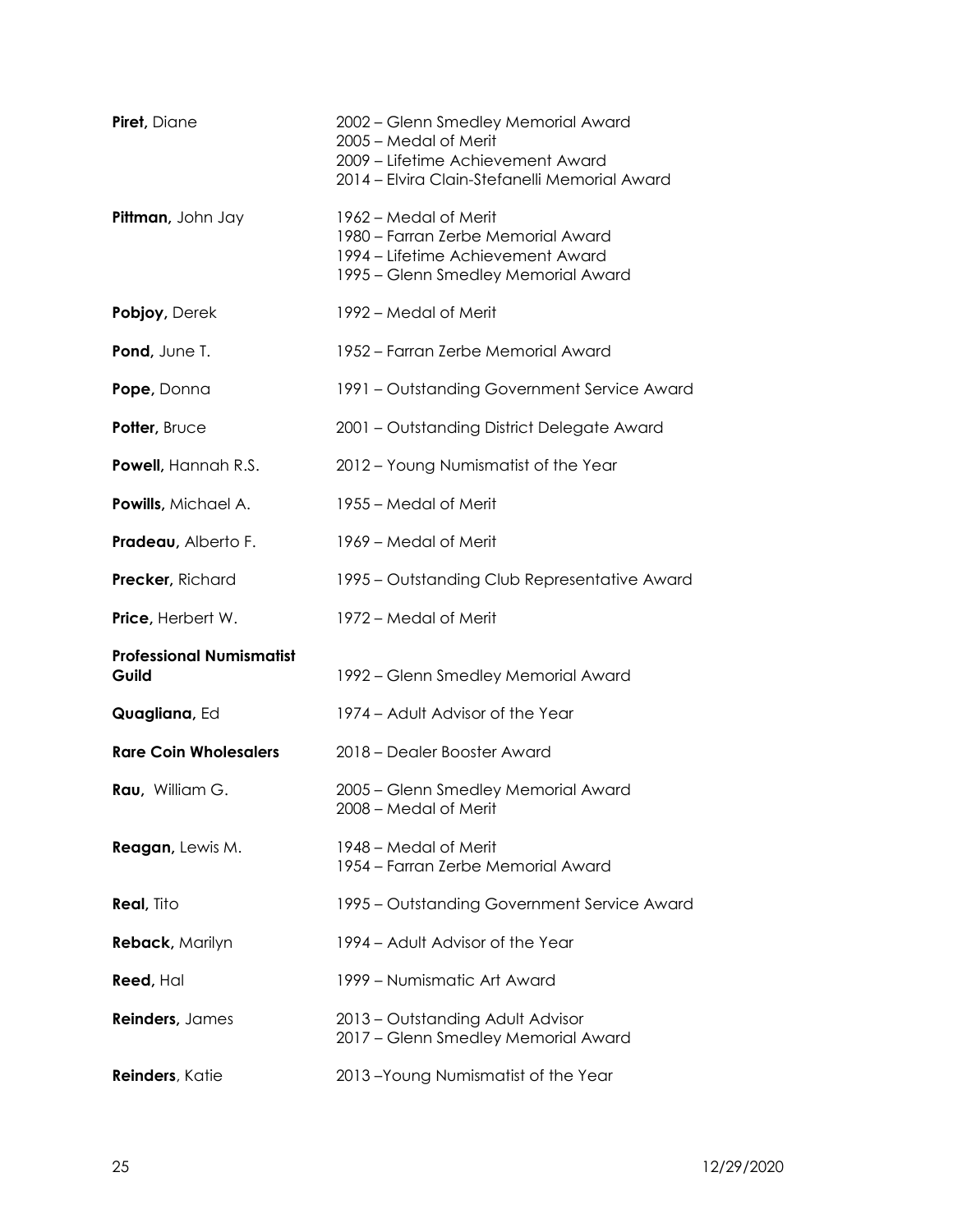| Reiter, Ed                 | 1997 – Glenn Smedley Memorial Award<br>1998 – Medal of Merit<br>2014 - Burnett Anderson Memorial Award                                                                                                              |
|----------------------------|---------------------------------------------------------------------------------------------------------------------------------------------------------------------------------------------------------------------|
| Reiver, Julius             | 1989 – Medal of Merit                                                                                                                                                                                               |
| <b>Rettew, Joel D.</b>     | 2002 - Century Club Award<br>2007 - Glenn Smedley Memorial Award<br>2011 - Medal of Merit                                                                                                                           |
| <b>Ricard</b> , Charles J. | 1991 – Medal of Merit<br>1993 – Glenn Smedley Memorial Award<br>1996 – Lifetime Achievement Award<br>2003 - Farran Zerbe Memorial Award                                                                             |
| <b>Roach</b> , Steve R.    | 1997 - Young Numismatist of the Year<br>2016 - Adna G. Wilde Jr. Memorial Award for Excellence<br>2016 - Glenn Smedley Memorial Award                                                                               |
| Roach, Steven              | 2015 - Young Numismatist of the Year                                                                                                                                                                                |
| Roach, Terri               | 1974 - Young Numismatist of the Year                                                                                                                                                                                |
| <b>Roberts, Gilroy</b>     | 1991 – Glenn Smedley Memorial Award<br>1967 – Numismatic Art Award                                                                                                                                                  |
| Robins, Trevor D.          | 1991 - Young Numismatist of the Year                                                                                                                                                                                |
| Robins, William            | 2008 - Young Numismatist of the Year                                                                                                                                                                                |
| Rochette, Edward C.        | 1972 – Medal of Merit<br>1987 - Farran Zerbe Memorial Award<br>1993 – Glenn Smedley Memorial Award<br>1999 – Lifetime Achievement Award<br>2003 - Burnett Anderson Memorial Award<br>2003 – Numismatist of the Year |
| Rockman, Matthew V.        | 1992 - Young Numismatist of the Year                                                                                                                                                                                |
| Rockwell, Thomas P.        | 2004 - Glenn Smedley Memorial Award                                                                                                                                                                                 |
| Rogers Sr., Thomas D.      | 2001 - Outstanding Government Service Award<br>2000 - Numismatic Art Award                                                                                                                                          |
| Romines, Delma             | 1981 - Adult Advisor of the Year                                                                                                                                                                                    |
| Roosmalen, Len             | 1992 – Glenn Smedley Memorial Award                                                                                                                                                                                 |
| <b>Ross</b> , Ralph        | 1989 - Adult Advisor of the Year<br>1992 – Glenn Smedley Memorial Award<br>1994 – Medal of Merit                                                                                                                    |
| Rossman, Will              | 1999 - Glenn Smedley Memorial Award                                                                                                                                                                                 |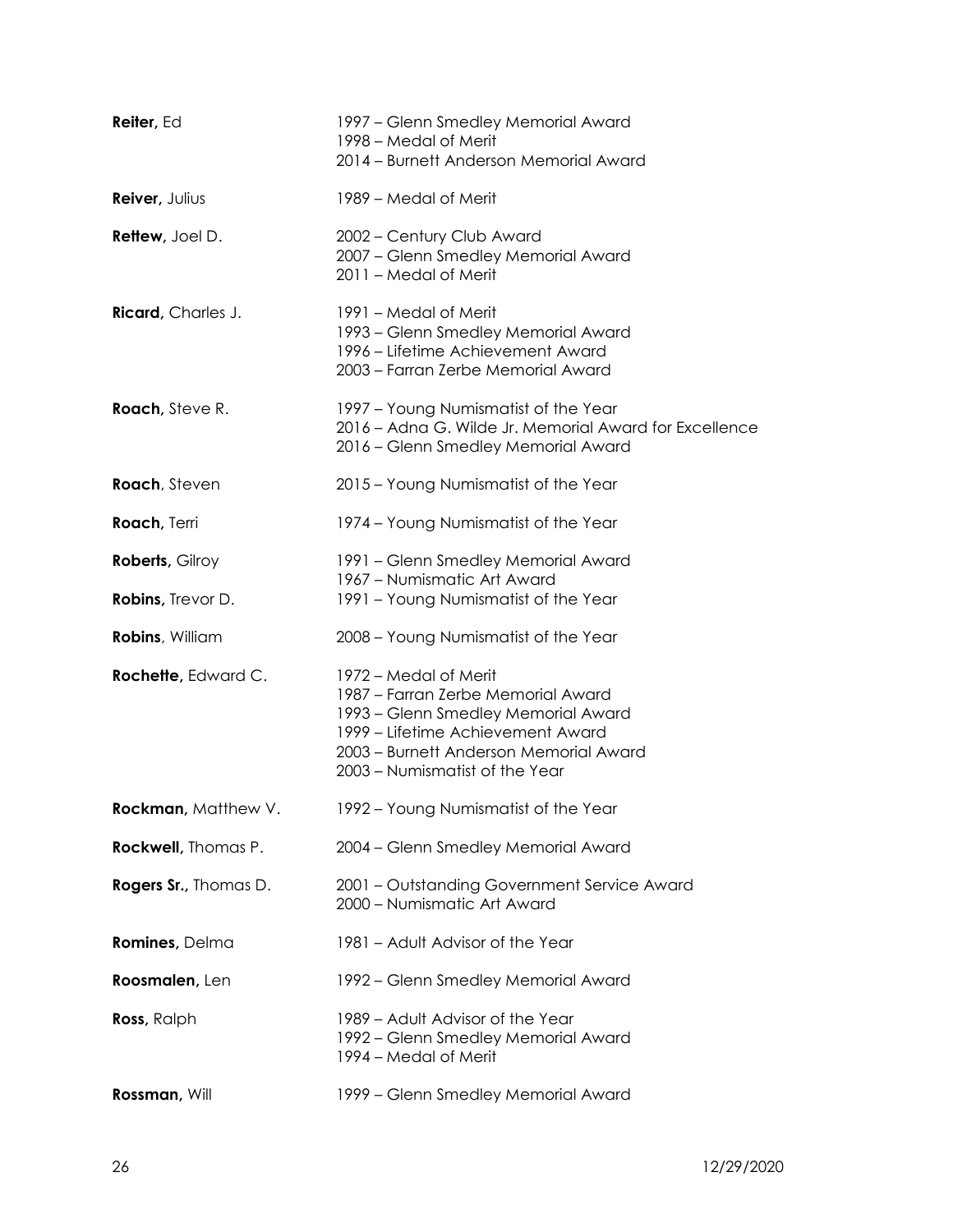| <b>Rothert, Matt H.</b>    | 1960 – Medal of Merit<br>1973 - Farran Zerbe Memorial Award                                                                                                                                                                                                                    |
|----------------------------|--------------------------------------------------------------------------------------------------------------------------------------------------------------------------------------------------------------------------------------------------------------------------------|
| <b>Rothfeld</b> , Dany     | 2015 - Glenn Smedley Memorial Award                                                                                                                                                                                                                                            |
| Rottinghaus, Scott T.      | 1988 - Young Numismatist of the Year<br>2009 - Glenn Smedley Memorial Award<br>2017 - Medal of Merit<br>2018 - Outstanding Adult Advisor Award                                                                                                                                 |
| Rouleau, Blake B.          | 2001 - Outstanding Club Representative Award                                                                                                                                                                                                                                   |
| <b>Rowe</b> , Kathy        | 2002 - Glenn Smedley Memorial Award                                                                                                                                                                                                                                            |
| Rowe, Lawrence E.          | 2001 - Glenn Smedley Memorial Award<br>2002 - Medal of Merit                                                                                                                                                                                                                   |
| <b>Royal Canadian Mint</b> | 1989 – Medal of Merit                                                                                                                                                                                                                                                          |
| Ruby, Charles L.           | 1950 – Medal of Merit                                                                                                                                                                                                                                                          |
| <b>Rulau, Russell</b>      | 1994 - Glenn Smedley Memorial Award<br>1995 – Medal of Merit<br>2000 - Lifetime Achievement Award                                                                                                                                                                              |
| Russell, Margo             | 1967 – Medal of Merit<br>1975 – Farran Zerbe Memorial Award<br>1980 - Century Club Recipient<br>1981 - Century Club Recipient<br>1982 - Century Club Recipient<br>1983 - Century Club Recipient<br>1993 – Lifetime Achievement Award<br>2004 - Burnett Anderson Memorial Award |
| Ryan, C.H.                 | 1948 – Medal of Merit                                                                                                                                                                                                                                                          |
| Safran, Arno M.            | 2004 - Glenn Smedley Memorial Award                                                                                                                                                                                                                                            |
| Salzberg, Mark             | 2006 - Numismatist of the Year<br>2019 - Harry J. Forman Dealer of the Year                                                                                                                                                                                                    |
| Sammut, Kenny              | 2019 - Young Numismatist of the Year                                                                                                                                                                                                                                           |
| Sarosi, John Paul          | 2004 - Century Club Recipient                                                                                                                                                                                                                                                  |
| Sauvain, Mary E.           | 2000 - Glenn Smedley Memorial Award<br>2011 - Medal of Merit                                                                                                                                                                                                                   |
| Sayles, Wayne              | 2012 - Glenn Smedley Memorial Award                                                                                                                                                                                                                                            |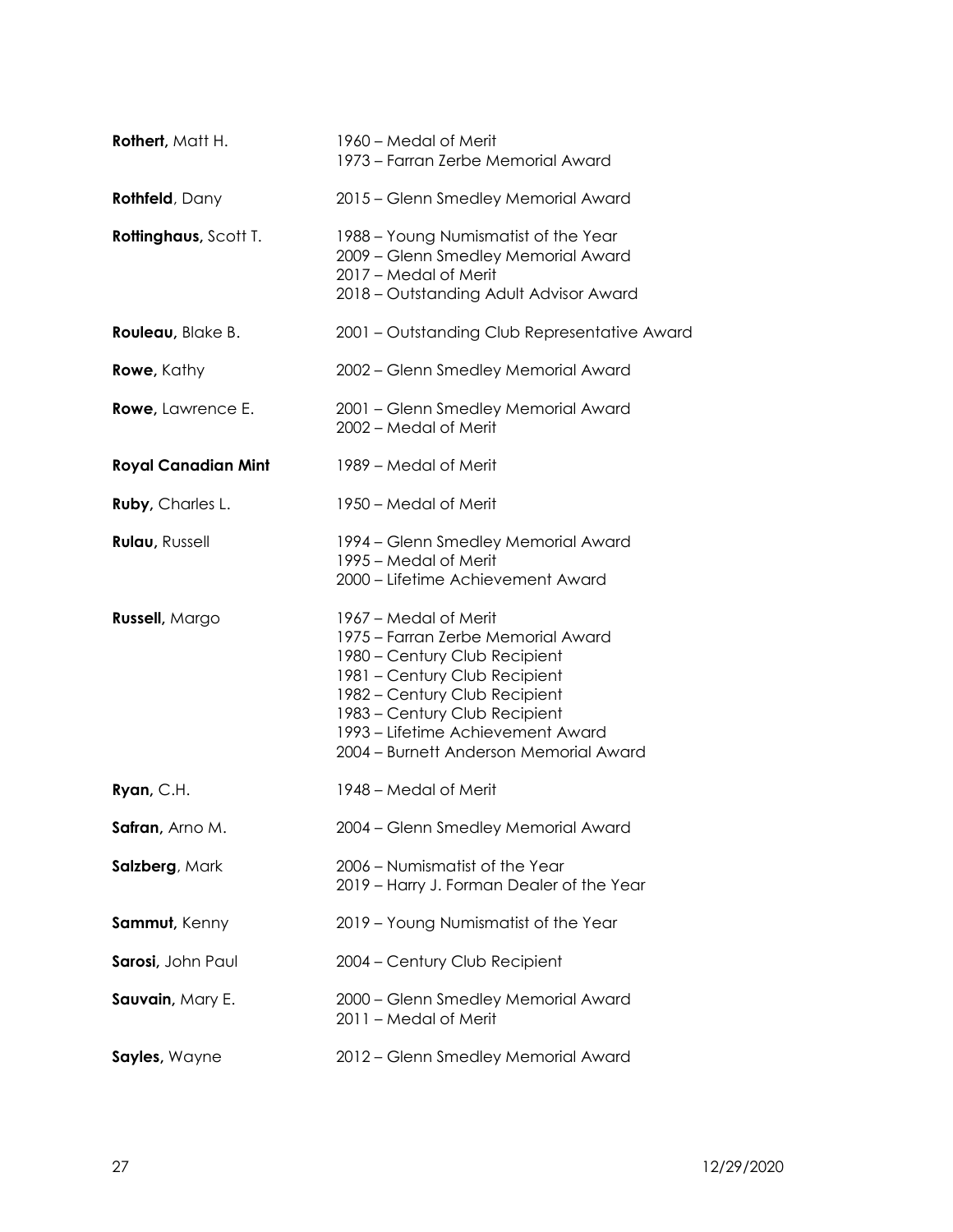| Saxton, Burton H.           | 1950 – Medal of Merit<br>1958 – Farran Zerbe Memorial Award                                                                                                                                                                                                  |
|-----------------------------|--------------------------------------------------------------------------------------------------------------------------------------------------------------------------------------------------------------------------------------------------------------|
| <b>Schafluetzel, Dennis</b> | 2001 – Outstanding Club Representative Award<br>2008 - Glenn Smedley Memorial Award<br>2016 - Outstanding District Representative                                                                                                                            |
| Schenewerk, Cole            | 2009 - Young Numismatist of the Year                                                                                                                                                                                                                         |
| Schenkman, David            | 2003 - Glenn Smedley Memorial Award<br>2007 – Medal of Merit<br>2012 – Lifetime Achievement Award<br>2013 - Farran Zerbe Memorial Award                                                                                                                      |
| Schill, Earl C.             | 1961 – Medal of Merit                                                                                                                                                                                                                                        |
| Schook, Florence M.         | 1973 – Adult Advisor of the Year<br>1974 – Outstanding Club Representative Award<br>1976 – Medal of Merit<br>1985 – Century Club Recipient<br>1994 – Farran Zerbe Memorial Award<br>1995 - Glenn Smedley Memorial Award<br>1995 – Lifetime Achievement Award |
| Schwan, Carlton F.          | 2005 - Glenn Smedley Memorial Award<br>2014 - Medal of Merit<br>2015 - Numismatist of the Year                                                                                                                                                               |
| Schwartz, Max M.            | 1947 – Medal of Merit                                                                                                                                                                                                                                        |
| Schwenker III, Carl         | 2005 - Glenn Smedley Memorial Award                                                                                                                                                                                                                          |
| Sear, David                 | 2010 - Glenn Smedley Memorial Award                                                                                                                                                                                                                          |
| Segel, Joseph M.            | 1974 – Medal of Merit                                                                                                                                                                                                                                        |
| Shafer, Neil                | 1990 – Medal of Merit<br>1993 – Adult Advisor of the Year<br>2007 - Lifetime Achievement Award<br>2014 – Farran Zerbe Memorial Award                                                                                                                         |
| Shaffer, John A.            | 1967 – Outstanding Club Representative Award                                                                                                                                                                                                                 |
| Shagin, Alex                | 1990 - Numismatic Art Award                                                                                                                                                                                                                                  |
| <b>Sheehan</b> , Thomas W.  | 1994 – Outstanding Regional Coordinator Award<br>1995 - Glenn Smedley Memorial Award                                                                                                                                                                         |
| Sheheen Jr., Austin M.      | 1983 – Medal of Merit                                                                                                                                                                                                                                        |
| Sheldon, M. Vernon          | 1948 – Medal of Merit<br>1951 - Farran Zerbe Memorial Award                                                                                                                                                                                                  |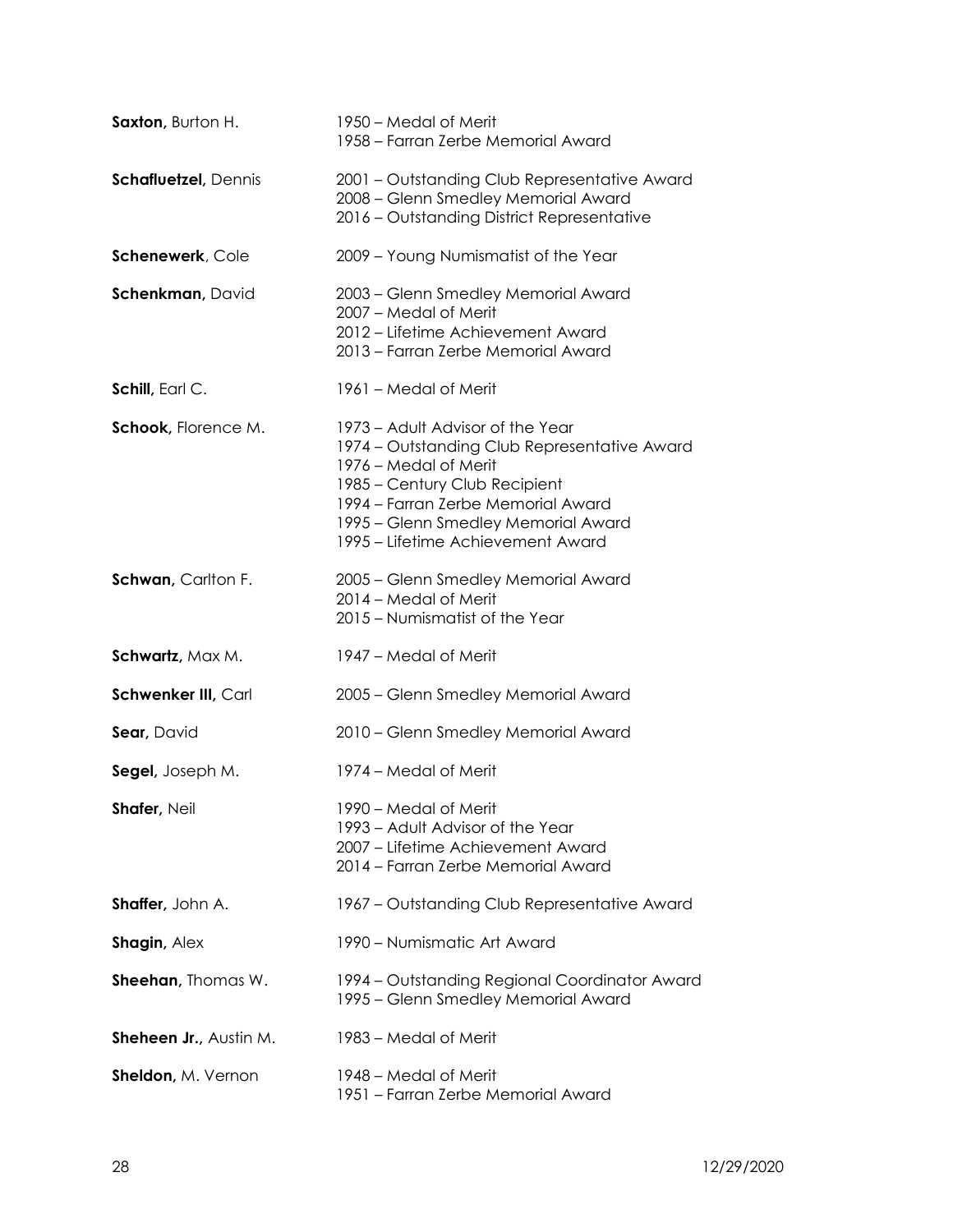| Sheldon, Marcella L.    | 1952 – Medal of Merit                                                                             |
|-------------------------|---------------------------------------------------------------------------------------------------|
| Sheldon, William H.     | 1952 – Medal of Merit                                                                             |
| Sherer, Don             | 1960 - Medal of Merit<br>1971 - Farran Zerbe Memorial Award                                       |
| Shroyer, C.C.           | 1959 – Medal of Merit                                                                             |
| Sieber, Arlyn           | 1983 - Century Club Recipient                                                                     |
| Sigler, P.O.            | 1959 – Medal of Merit                                                                             |
| Singer, Murray G.       | 1981 - Century Club Recipient<br>1993 - Outstanding Club Representative Award                     |
| Sipe, Arthur            | 1962 – Medal of Merit                                                                             |
| Sklow, David J.         | 2003 - Glenn Smedley Memorial Award<br>2008 - Century Club Recipient<br>2013 - Medal of Merit     |
| Slabaugh, Arlie         | 1991 – Medal of Merit<br>1997 - Glenn Smedley Memorial Award<br>2004 - Lifetime Achievement Award |
| Smedley, Glenn B.       | 1953 – Medal of Merit<br>1960 - Farran Zerbe Memorial Award                                       |
| Smies, John             | 1982 – Medal of Merit                                                                             |
| <b>Smith, Albert</b>    | 1991 - Glenn Smedley Memorial Award                                                               |
| <b>Smith, Karen</b>     | 2008 - Outstanding Government Service Award                                                       |
| Smith, Peter C.         | 2016 - Glenn Smedley Memorial Award                                                               |
| Snow, Richard E.        | 2007 – Glenn Smedley Memorial Award<br>2010 - Numismatist of the Year                             |
| Somogyi, Marika         | 1989 – Numismatic Art Award                                                                       |
| Souder, Peyton          | 2014 - Young Numismatist of the Year                                                              |
| Southward, Walt         | 1992 – Outstanding Club Representative Award                                                      |
| Spangenberger, Henry G. | 1980 - Medal of Merit                                                                             |
| Spiegel, Max B.         | 2005 - Young Numismatist of the Year                                                              |
| Spiegel, Sam            | 2006 - Young Numismatist of the Year                                                              |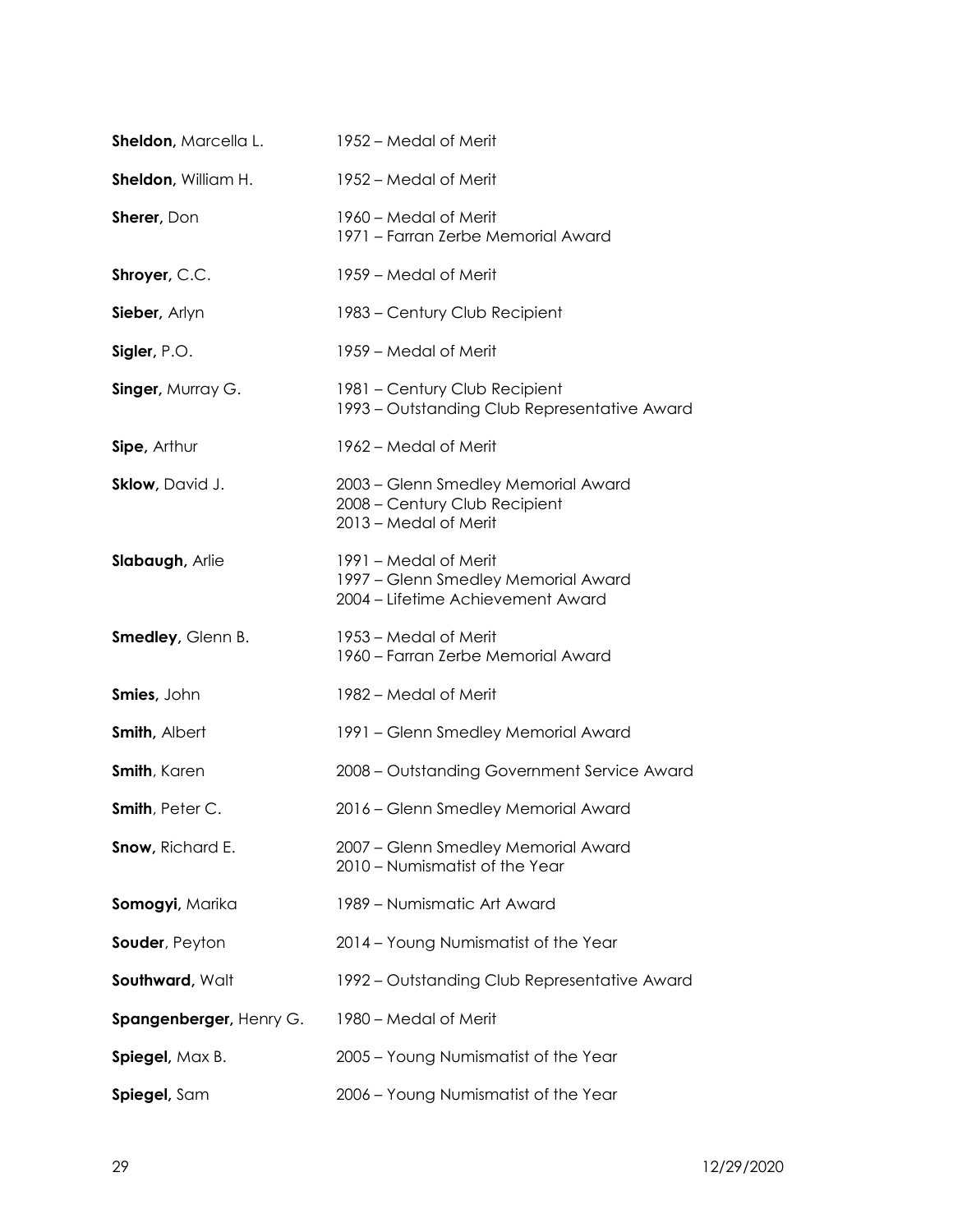| Spengler, William F.       | 1998 – Glenn Smedley Memorial Award<br>1999 - Medal of Merit                                                                                                                                                 |
|----------------------------|--------------------------------------------------------------------------------------------------------------------------------------------------------------------------------------------------------------|
| Sperber, Laura             | 2015- Glenn Smedley Memorial Award                                                                                                                                                                           |
| <b>Stack Family,</b>       | 1982 – Medal of Merit<br>2010 - Lifetime Achievement Award                                                                                                                                                   |
| Stack, Harvey G.           | 1997 - Numismatist of the Year                                                                                                                                                                               |
| <b>Stafford, April</b>     | 2006 - Outstanding Government Service Award                                                                                                                                                                  |
| Stanley, Michael M.        | 1998 – Glenn Smedley Memorial Award<br>1999 – Medal of Merit                                                                                                                                                 |
| Stanton, J.T.              | 1992 – Adult Advisor of the Year<br>1997 - Glenn Smedley Memorial Award<br>2000 - Medal of Merit                                                                                                             |
| <b>Stearns</b> , Radford   | 2004 - Glenn Smedley Memorial Award                                                                                                                                                                          |
| Steever, IV, Edward        | 1996 – Numismatic Art Award                                                                                                                                                                                  |
|                            | Stevens-Sollman, Jeanne L. 2007 - Numismatic Art Award                                                                                                                                                       |
| Stoutjesdyk, James         | 1987 - Young Numismatist of the Year                                                                                                                                                                         |
| <b>Stuppler</b> , Barry S. | 2004 - Century Club Recipient<br>2011 - Exemplary Service Award                                                                                                                                              |
| Stutzman, Barbara          | 1985 - Young Numismatist of the Year                                                                                                                                                                         |
| Sundman, David M.          | 1997 - Century Club Recipient<br>1997 - Exemplary Service Award<br>2001 - Glenn Smedley Memorial Award<br>2003 - Medal of Merit<br>2016 - Harry J. Forman Dealer of the Year Award                           |
| Sureck, Jake B.            | 1969 – Medal of Merit                                                                                                                                                                                        |
| <b>Suthers, Marguerite</b> | 1975 – Medal of Merit                                                                                                                                                                                        |
| <b>Swanson, Jerry</b>      | 1996 – Outstanding Regional Coordinator Award                                                                                                                                                                |
| Swiatek, Anthony J.        | 1983 – Adult Advisor of the Year<br>1990 – Medal of Merit<br>1998 - Century Club Recipient<br>2001 - Glenn Smedley Memorial Award<br>2002 - Farran Zerbe Memorial Award<br>2016 - Lifetime Achievement Award |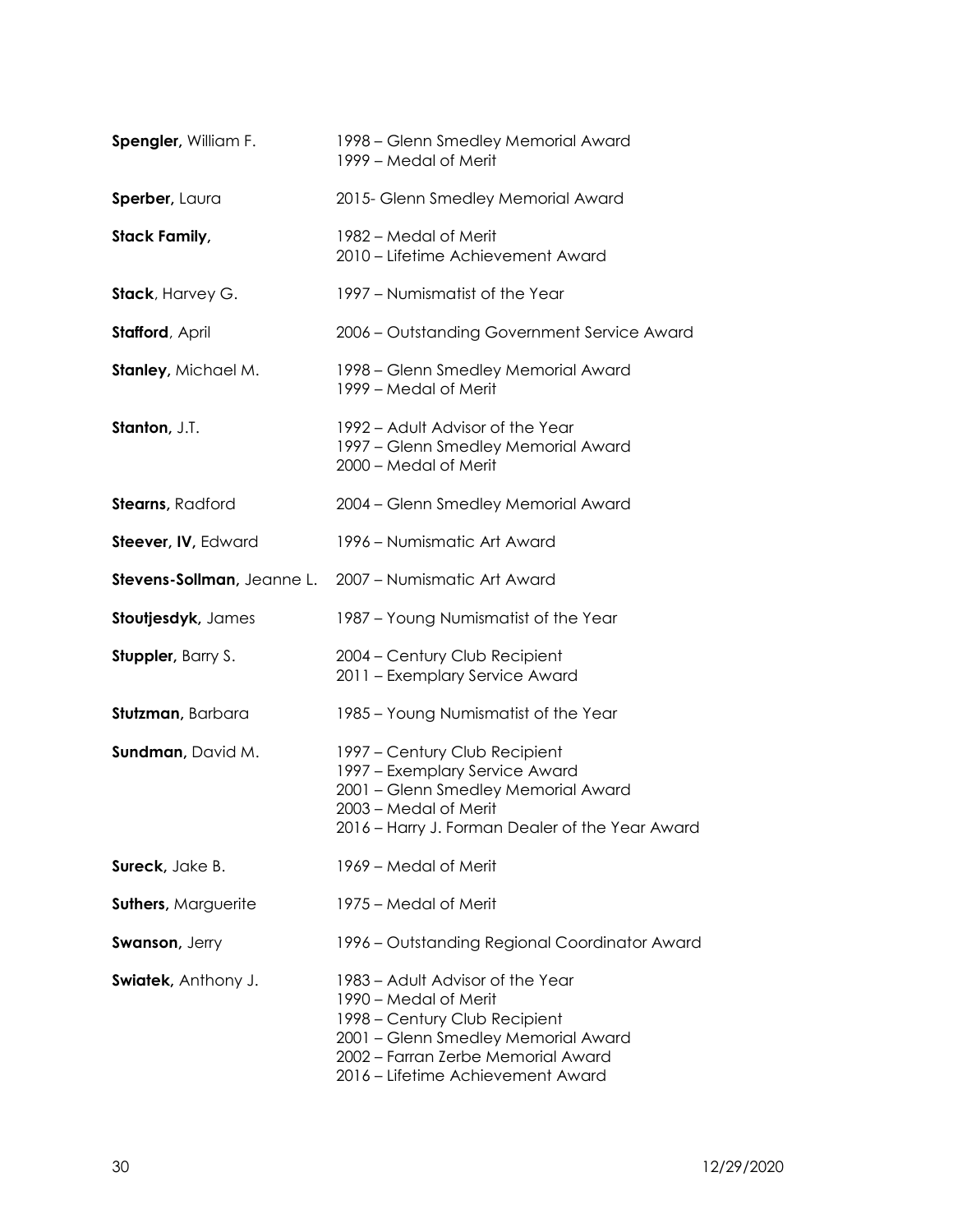| <b>Swiatek, Gloria R.</b> | 2003 - Century Club Award                                                                                                                                                                                                                                                                                          |
|---------------------------|--------------------------------------------------------------------------------------------------------------------------------------------------------------------------------------------------------------------------------------------------------------------------------------------------------------------|
| Swicer, Tony              | 2007 - Glenn Smedley Memorial Award<br>2014 - Outstanding District Representative Award<br>2015 - Medal of Merit                                                                                                                                                                                                   |
| <b>Swindling, Jeffrey</b> | 2003 - Young Numismatist of the Year<br>2005 - Century Club Award<br>2007 - Glenn Smedley Memorial Award<br>2008 - Oustanding District Representative<br>2009 - Medal of Merit<br>2011 - Adult Advisor of the Year<br>2012 - Oustanding District Representative<br>2016 - John & Nancy Wilson Member Booster Award |
| Szasz, Merlin             | 2009 - Numismatic Art Award                                                                                                                                                                                                                                                                                        |
| Taylor, James             | 1995 – Medal of Merit                                                                                                                                                                                                                                                                                              |
| Taylor, Stephen R.        | 1991 - Glenn Smedley Memorial Award<br>1997 – Medal of Merit                                                                                                                                                                                                                                                       |
| Tebben, Gerald            | 2018 - Glenn Smedley Memorial Award                                                                                                                                                                                                                                                                                |
| Terranova, Anthony        | 1994 – Glenn Smedley Memorial Award<br>1998 – Medal of Merit<br>2011 - Farran Zerbe Memorial Award<br>2017 - Harry Forman Dealer of the Year                                                                                                                                                                       |
| Terry, Leo G.             | 1960 – Medal of Merit                                                                                                                                                                                                                                                                                              |
| Theumer, Carsten          | 2018 – Numismatic Art Award for Excellence in Medallic Sculpture                                                                                                                                                                                                                                                   |
| Tiesheng, Professor Li    | 2006 - Outstanding Government Service Award                                                                                                                                                                                                                                                                        |
| Tipka, Vernon             | 1988 – Outstanding Club Representative Award                                                                                                                                                                                                                                                                       |
| <b>Tippett</b> , James M. | 2000 - Outstanding Club Representative Award                                                                                                                                                                                                                                                                       |
| Todd, George M.           | 1962 – Medal of Merit                                                                                                                                                                                                                                                                                              |
|                           | <b>Torres, Anna Maria Cross de</b> 1987 – Adult Advisor of the Year                                                                                                                                                                                                                                                |
| Torres, Estebn E.         | 1993 – Outstanding Government Service Award                                                                                                                                                                                                                                                                        |
| Travers, Scott A.         | 1978 – Young Numismatist of the Year<br>1984 – Adult Advisor of the Year<br>1992 – Glenn Smedley Memorial Award<br>1999 - Glenn Smedley Memorial Award                                                                                                                                                             |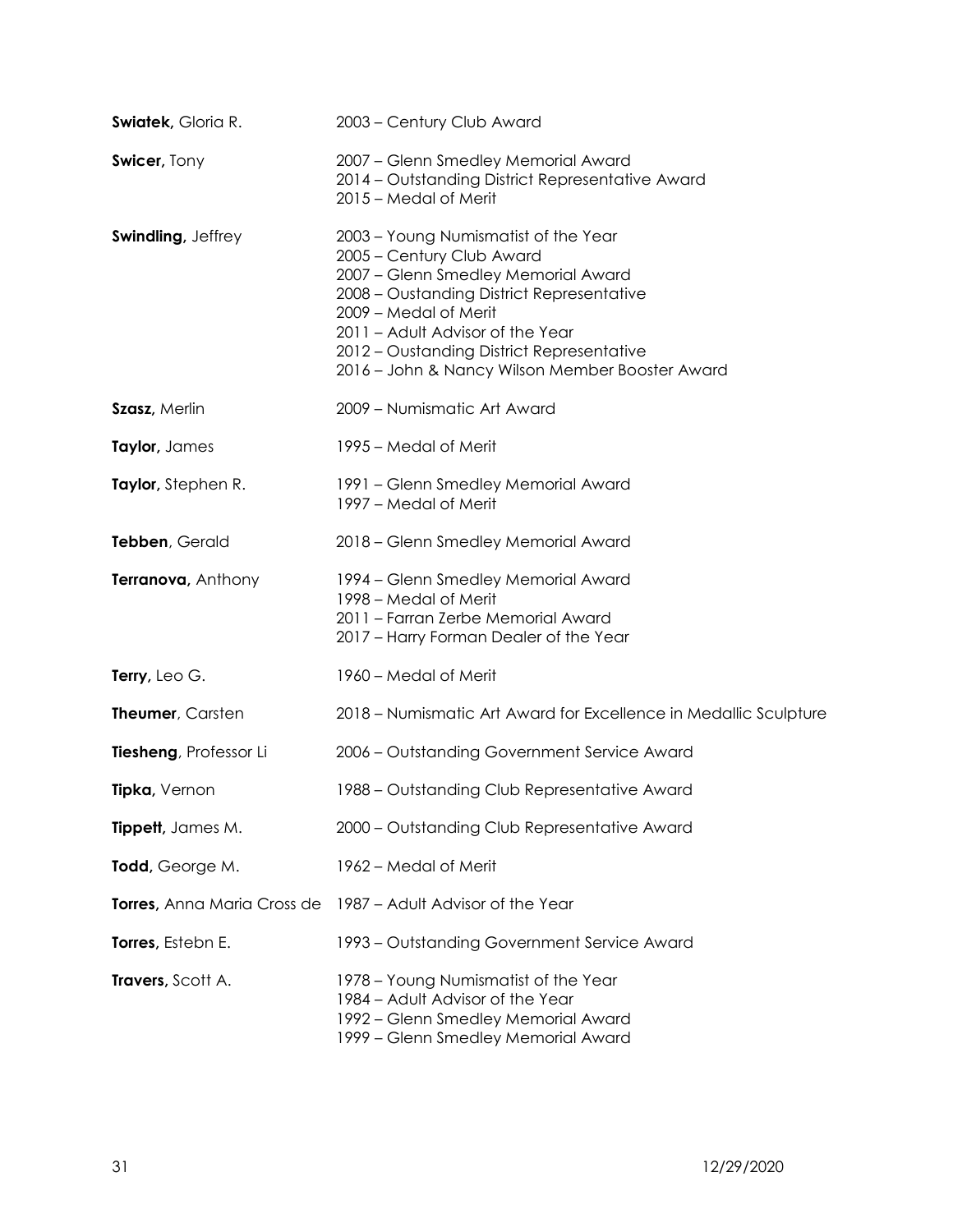| Travis, Gar             | 1995 – Outstanding Regional Coordinator Award<br>1999 - Glenn Smedley Memorial Award<br>2004 - Century Club Recipient                                                                           |
|-------------------------|-------------------------------------------------------------------------------------------------------------------------------------------------------------------------------------------------|
| Tumonis, Anthony        | 1993 – Outstanding District Delegate Award<br>2001 - Glenn Smedley Memorial Award<br>2002 - Outstanding Regional Coordinator Award                                                              |
| Turoff, Julius          | 1993 – Medal of Merit                                                                                                                                                                           |
| Turrini, Michael S.     | 1989 - Outstanding District Delegate Award<br>1995 - Glenn Smedley Memorial Award<br>1998 – Medal of Merit<br>2003 - Outstanding Regional Coordinator Award<br>2004 - Adult Advisor of the Year |
| <b>Uram</b> , Thomas J. | 2019 - Glenn Smedley Memorial Award<br>2020 - Medal of Merit                                                                                                                                    |
| Urce, Roger             | 2018 - Glenn Smedley Memorial Award                                                                                                                                                             |
| Van Allen, Leroy Catlin | 2007 - Lifetime Achievement Award                                                                                                                                                               |
| Van Draanen, Chris      | 1999 - Outstanding Government Service Award                                                                                                                                                     |
| Van Grover, J.J.        | 1996 – Glenn Smedley Memorial Award<br>1998 - Medal of Merit                                                                                                                                    |
| Van Ryzin, Robert R.    | 1995 – Glenn Smedley Memorial Award                                                                                                                                                             |
| Van Vliet, Alan         | 2003 - Glenn Smedley Memorial Award                                                                                                                                                             |
| Verani, Patricia        | 1995 - Numismatic Art Award                                                                                                                                                                     |
| Villalpando, Louis C.   | 2000 - Glenn Smedley Memorial Award<br>2001 - Medal of Merit                                                                                                                                    |
| Vincze, Paul            | 1966 – Numismatic Art Award                                                                                                                                                                     |
| <b>Wallin, Gary</b>     | 1985 - Century Club Recipient                                                                                                                                                                   |
| <b>Walton, Gerome</b>   | 2016 - Glenn Smedley Memorial Award                                                                                                                                                             |
| Weinberg, Fred          | 2003 - Glenn Smedley Memorial Award<br>2004 – Medal of Merit                                                                                                                                    |
| Weinman, Robert         | 1975 – Numismatic Art Award                                                                                                                                                                     |
| Weinschel, Moe          | 1995 – Medal of Merit<br>2001 - Exemplary Service Award                                                                                                                                         |
| Weiss, Adolf            | 1982 - Adult Advisor of the Year                                                                                                                                                                |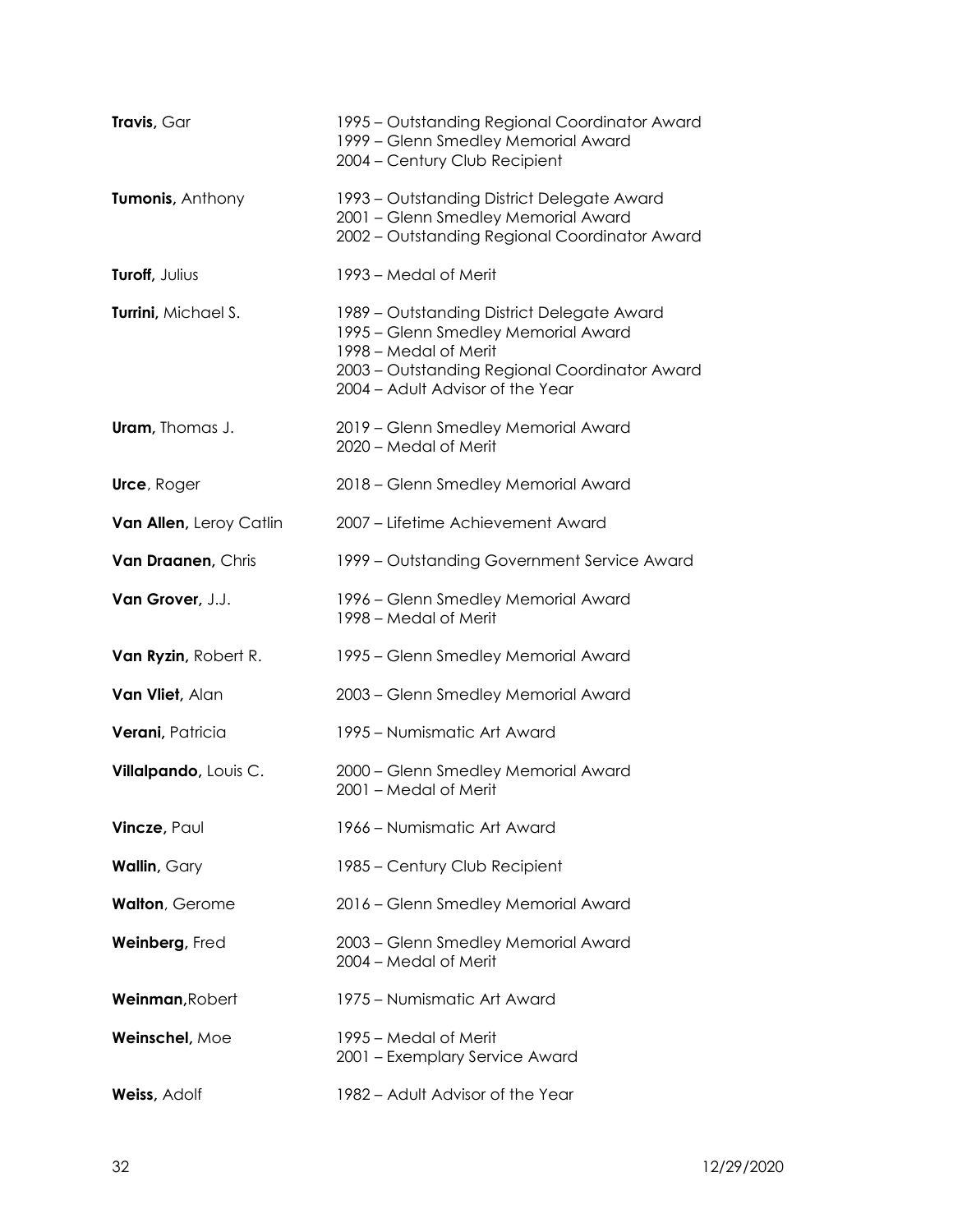| Werner, Louis S.                                 | 1948 – Medal of Merit<br>1959 – Farran Zerbe Memorial Award                                                                                                                                                                                        |
|--------------------------------------------------|----------------------------------------------------------------------------------------------------------------------------------------------------------------------------------------------------------------------------------------------------|
| Western Publishing Company 1990 - Medal of Merit |                                                                                                                                                                                                                                                    |
| Wetterstrom, Kerry K.                            | 2006 - Glenn Smedley Memorial Award<br>2010 - Medal of Merit<br>2019 - Adna G. Wilde Jr. Award for Excellence                                                                                                                                      |
| Whelan, Michael                                  | 1978 – Adult Advisor of the Year                                                                                                                                                                                                                   |
| White, Gordon                                    | 1995 – Adult Advisor of the Year                                                                                                                                                                                                                   |
| <b>White, Harlan</b>                             | 1995 – Glenn Smedley Memorial Award                                                                                                                                                                                                                |
| <b>Whitman Publishing</b>                        | 2012 - Exemplary Service Award<br>2019 - Dealer Booster Award<br>2020 - Dealer Booster Award                                                                                                                                                       |
| Whitnah, Paul R.                                 | 1978 – Medal of Merit<br>1992 – Farran Zerbe Memorial Award<br>2005 - Lifetime Achievement Award                                                                                                                                                   |
| Wibker, Cindy                                    | 1996 - Glenn Smedley Memorial Award<br>1997 – Medal of Merit<br>2002 - Exemplary Service Award<br>2018 – Farran Zerbe Memorial Award for Distinguished Service                                                                                     |
| Wiener, Gerta                                    | 1998 - Numismatic Art Award                                                                                                                                                                                                                        |
| Wilde Jr., Adna G.                               | 1985 – Farran Zerbe Memorial Award<br>1991 – Exemplary Service Award<br>1991 - Medal of Merit<br>1998 – Lifetime Achievement Award<br>2005 - Century Club Award<br>2005 - Numismatist of the Year<br>2008 - Adna G. Wilde Jr. Award for Excellence |
| Williams, Debbie L.                              | 2005 - Outstanding District Delegate Award<br>2013 - Glenn Smedley Memorial Award                                                                                                                                                                  |
| Williams, Marjorie                               | 1953 – Medal of Merit                                                                                                                                                                                                                              |
| Williams, Raymond J.                             | 2007 - Glenn Smedley Memorial Award                                                                                                                                                                                                                |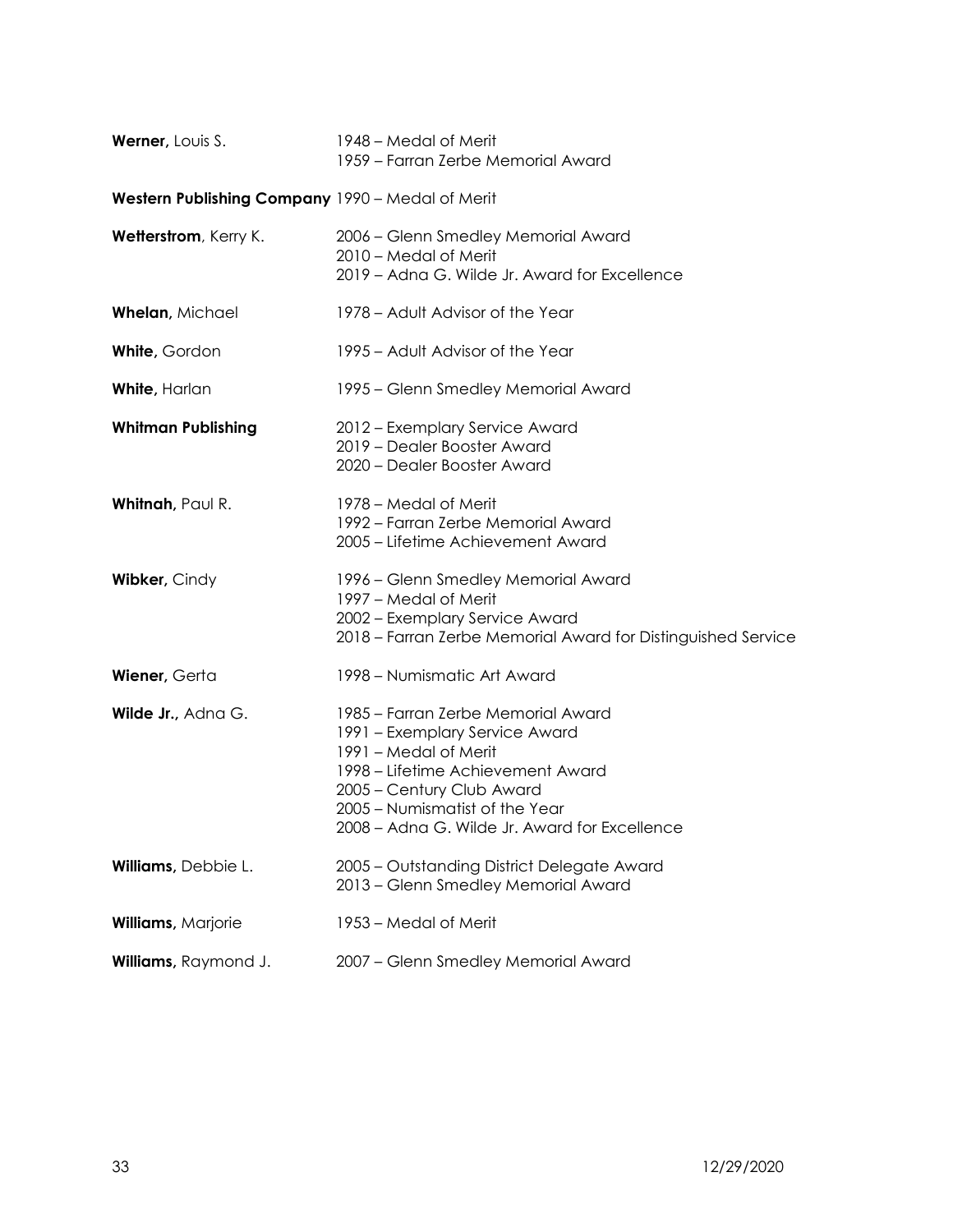| Wilson, John W.            | 1993 – Glenn Smedley Memorial Award<br>1994 – Medal of Merit<br>2001 - Century Club Award<br>2003 - Century Club Award<br>2007 - Farran Zerbe Memorial Award<br>2014 - Century Club Award<br>2015 - Century Club Award |
|----------------------------|------------------------------------------------------------------------------------------------------------------------------------------------------------------------------------------------------------------------|
| <b>Wilson, Nancy</b>       | 1995 – Glenn Smedley Memorial Award<br>1997 – Medal of Merit<br>2003 - Century Club Award<br>2007 - Farran Zerbe Memorial Award<br>2014 - Century Club Award<br>2015 - Century Club Award                              |
| Windner, Julius            | 1947 – Medal of Merit                                                                                                                                                                                                  |
| <b>Wisslead, Elizabeth</b> | 1982 - Outstanding Club Representative Award<br>1988 – Medal of Merit                                                                                                                                                  |
| Wisslead, William O.       | 1979 – Outstanding Club Representative Award<br>1988 - Medal of Merit                                                                                                                                                  |
| Withrow, Mary Ellen        | 1995 – Outstanding Government Service Award                                                                                                                                                                            |
| <b>Wolf, Carl</b>          | 1989 – Glenn Smedley Memorial Award<br>2015 - Medal of Merit                                                                                                                                                           |
| Wolfe, Charles H.          | 1981 – Medal of Merit<br>1986 – Farran Zerbe Memorial Award                                                                                                                                                            |
| Wolka, Wendell             | 2013 - Glenn Smedley Memorial Award                                                                                                                                                                                    |
| Worth, Karen               | 1977 – Numismatic Art Award                                                                                                                                                                                            |
| Wright, John D.            | 2015 – Lifetime Achievement Award                                                                                                                                                                                      |
| Yahalom, Jerry             | 1995 - Outstanding District Delegate Award<br>1999 - Glenn Smedley Memorial Award                                                                                                                                      |
| Yahalom, Mary              | 1995 – Outstanding District Delegate Award<br>1999 - Glenn Smedley Memorial Award                                                                                                                                      |
| Yegparian, Vicken          | 1995 – Young Numismatist of the Year                                                                                                                                                                                   |
| Yeoman, Richard S.         | 1952 – Medal of Merit<br>1956 – Farran Zerbe Memorial Award                                                                                                                                                            |